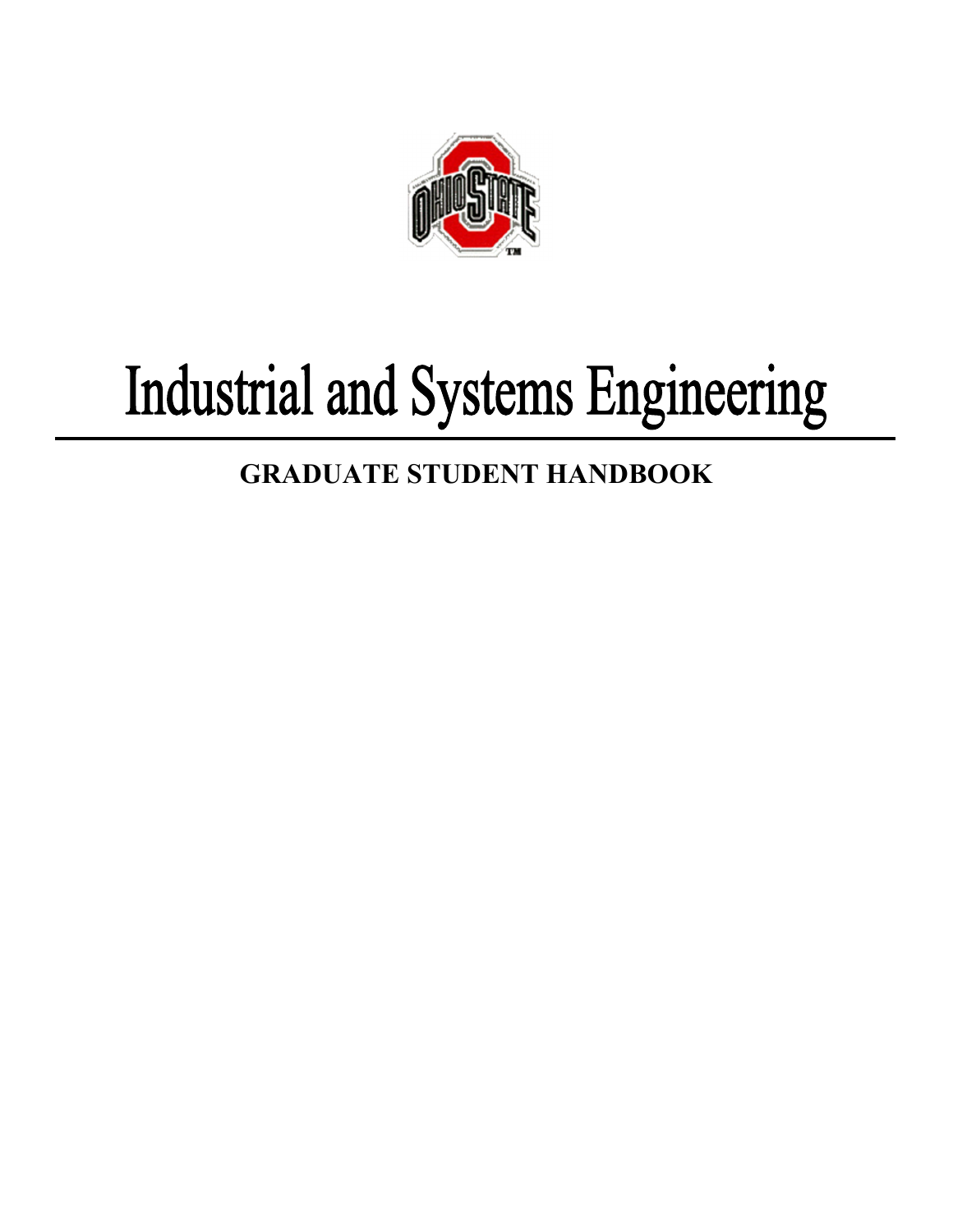### **Table of Contents**

| I.              |                                                           |
|-----------------|-----------------------------------------------------------|
| П.              |                                                           |
| Ш.              |                                                           |
| IV.             |                                                           |
| A.              |                                                           |
| <b>B.</b>       |                                                           |
| V.              |                                                           |
| $\mathsf{A}$ .  |                                                           |
| <b>B.</b>       |                                                           |
| $\mathcal{C}$ . |                                                           |
| D.              |                                                           |
| VI.             |                                                           |
| VII.            | <b>COURSE CREDIT, MARKS AND POINT-HOUR RATIO (PHR)  8</b> |
| A.              |                                                           |
| <b>B.</b>       |                                                           |
| VIII.           |                                                           |
| IX.             |                                                           |
| Α.              |                                                           |
| <b>B.</b>       |                                                           |
| C.              |                                                           |
| D.              |                                                           |
| Ε.              |                                                           |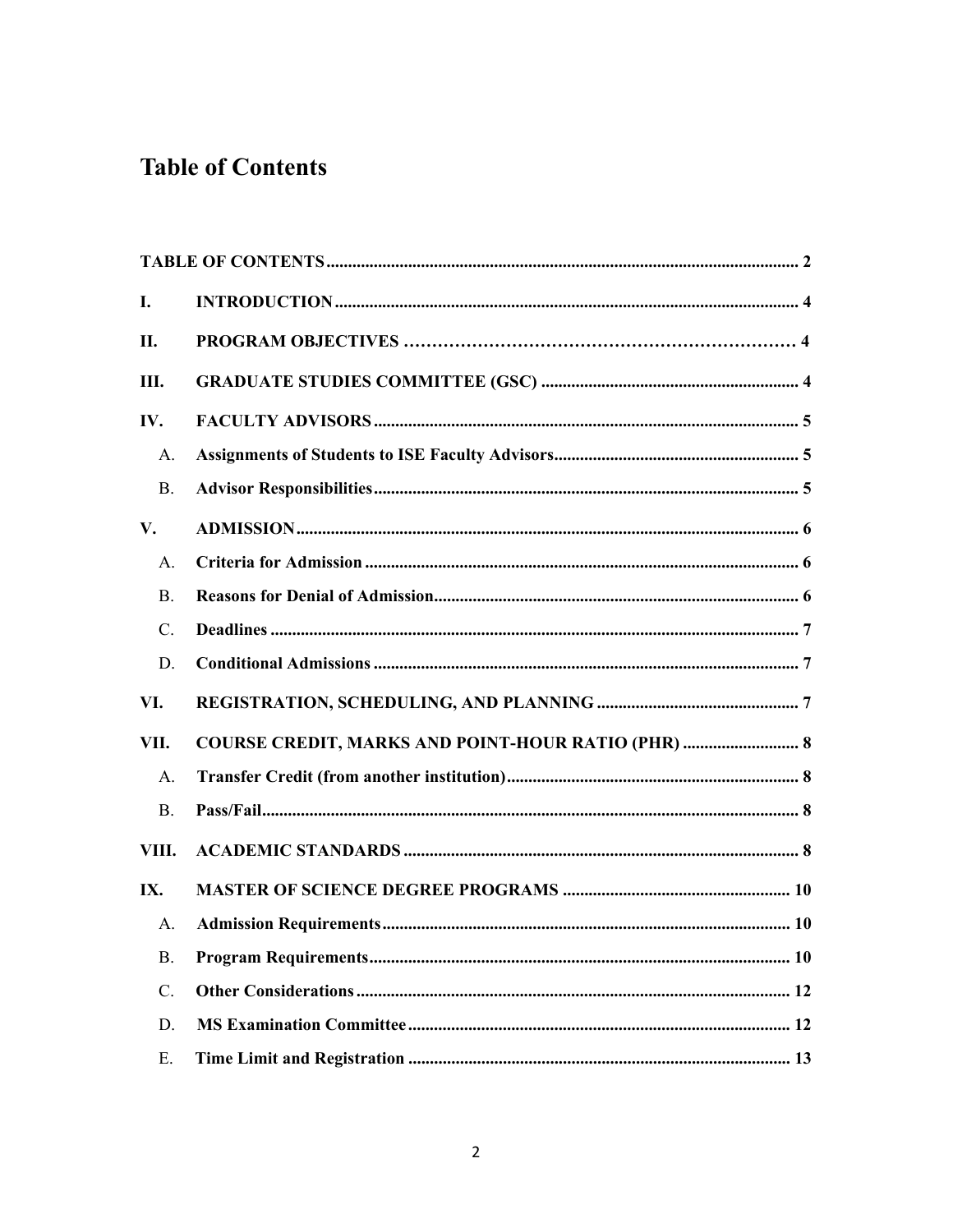| X.            |  |  |  |  |
|---------------|--|--|--|--|
| A.            |  |  |  |  |
| Β.            |  |  |  |  |
| C.            |  |  |  |  |
| D.            |  |  |  |  |
| Ε.            |  |  |  |  |
| F.            |  |  |  |  |
| G.            |  |  |  |  |
| Η.            |  |  |  |  |
| Ι.            |  |  |  |  |
| $J_{-}$       |  |  |  |  |
| К.            |  |  |  |  |
| L.            |  |  |  |  |
| XI.           |  |  |  |  |
|               |  |  |  |  |
| <b>B.</b>     |  |  |  |  |
| $C_{\bullet}$ |  |  |  |  |
|               |  |  |  |  |
|               |  |  |  |  |
|               |  |  |  |  |
|               |  |  |  |  |
|               |  |  |  |  |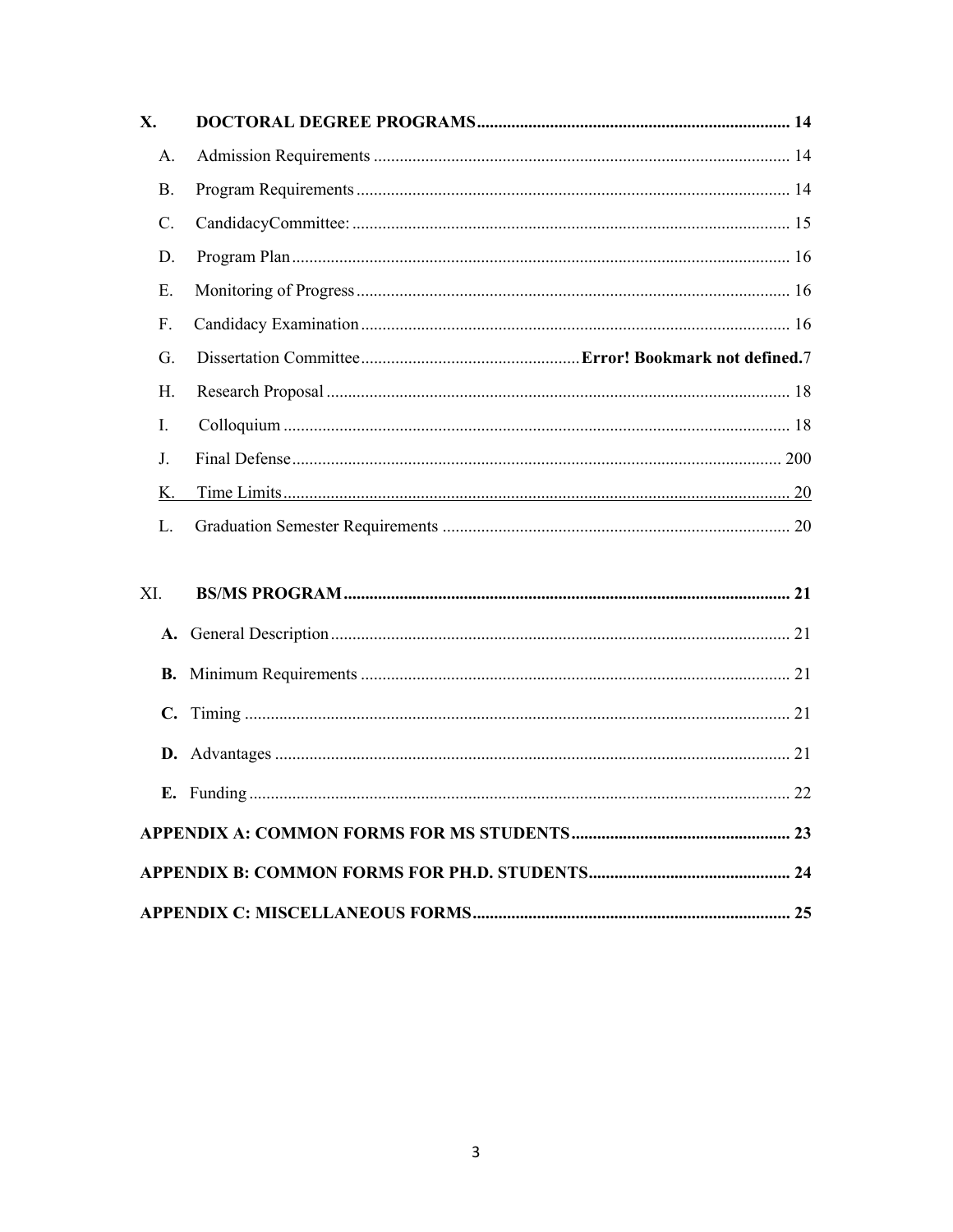#### **I. INTRODUCTION**

The purpose of this handbook is to present the rules and policies of the Industrial and Systems Engineering (ISE) Graduate Studies Program. The ISE Graduate Student Handbook is a supplement to The Ohio State University Graduate School Handbook. For complete understanding of the rules pertaining to graduate education in ISE at OSU, both Handbooks are essential references. The web link to the Graduate School Handbook is:

http://www.gradsch.ohio-state.edu/graduate-school-handbook1.html

#### **II. PROGRAM OBJECTIVES**

The goals of M.S. and Ph.D. programs are as follows:

At the time of MS degree completion, our students:

1. Are familiar with the current state of knowledge in their chosen field of study.

2. Can competently apply what they have learned in the program towards the solution of current Industrial & Systems engineering problems.

3. Can effectively communicate orally and in writing.

At the time of Ph.D. degree completion, our students…

1. Have demonstrated their ability to review and synthesize prior research in their chosen field of study.

2. Have demonstrated an ability to effectively conduct research that has contributed to the theoretical basis of their field of study.

3. Can effectively communicate and disseminate research findings orally and in writing.

#### **III. GRADUATE STUDIES COMMITTEE (GSC)**

#### FOR GENERAL GUIDELINES SEE THE GRADUATE SCHOOL HANDBOOK

- **A.** The ISE Graduate Studies Committee (GSC) consists of a minimum of three ISE Graduate Faculty members. All members are appointed by the ISE Department chairperson.
- **B.** The responsibilities of the GSC are enumerated in the Graduate School Handbook.
- **C.** In the event that special circumstances warrant an exception to any of the guidelines set forth in the ISE Graduate Student Handbook, the student affected may petition the ISE GSC in writing for a waiver of the appropriate guideline. The decision of the ISE GSC will be binding.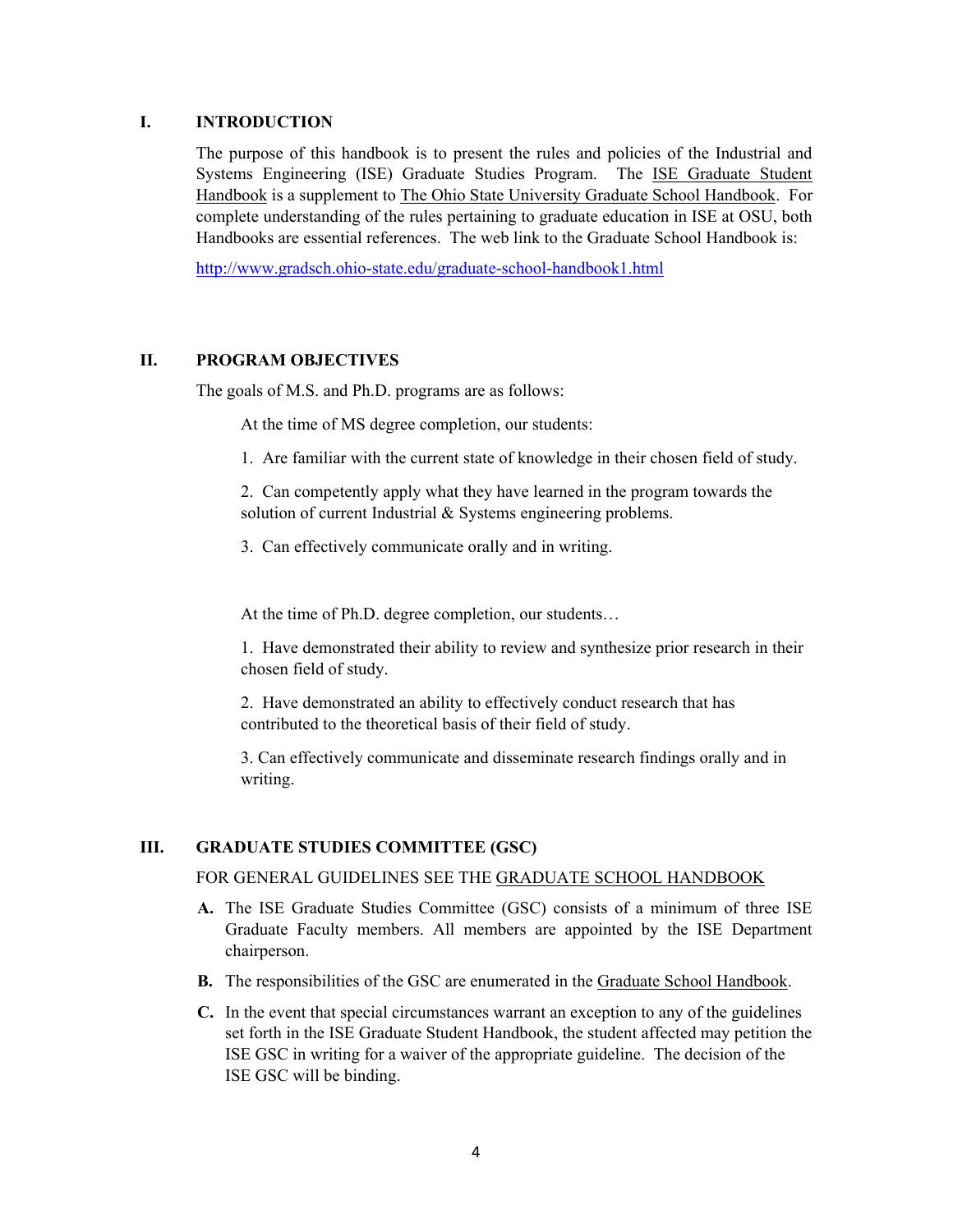#### **IV. FACULTY ADVISORS**

- **A.** Assignments of Students to ISE Faculty Advisors
	- **1.** The initial assignment of students to ISE faculty advisors is the responsibility of the Graduate Studies Committee Chairman. Criteria for the assignments include:
		- **a.** Stated student preference for advisor, if any.
		- **b.** Stated student intellectual interests or career goals.
		- **c.** Faculty interest.
		- **d.** Faculty category; e.g., a Ph.D. student cannot be assigned to a Category "M" faculty member.
		- **e.** Faculty availability.
	- **2.** Every graduate faculty member is presumed competent to serve as a temporary advisor to incoming MS students regardless of the stated field of preference of those students.
	- **3.** Graduate faculty members are expected to encourage advisor/advisee pairings which are in the best interest of the student before a student reaches the research phase of their program. A change of advisors in no way reflects on the abilities of either the student or advisor, but is expected when the student's interests change or develop in ways better served by another faculty member. A graduate student may change advisors after obtaining permission from the new prospective advisor and gaining the approval of the Graduate Studies Committee. The Change of Advisor form is for making a faculty advisor change, and is available from the ISE Graduate Coordinator in 210 Baker Systems Engineering Building, or via the ISE website.
	- **B.** Advisor Responsibilities
		- **1.** All ISE graduate faculty members having graduate advisees are expected to participate in the annual evaluation of graduate students.
		- **2.** Every graduate faculty member is expected to serve on Master's Examination, Candidacy Examination, and Dissertation Committees when asked and qualified.
		- **3.** Every graduate faculty member is expected to carry a fair share of advisees as appropriate to their rank and research interests.
		- **4.** Graduate faculty members are expected to maintain files for their own advisees that contain Plan of Study forms and quarterly OSU Advising Reports as each student progresses toward their academic objective. Graduate faculty members are expected to inform their graduate student advisees to communicate directly with the ISE Graduate Studies Coordinator, to make certain that their permanent graduate student file in the ISE office contains all current forms and information.
		- **5.** Graduate faculty members are expected to maintain reasonable office hours for purposes of student advising. Faculty contact information is available on the ISE website.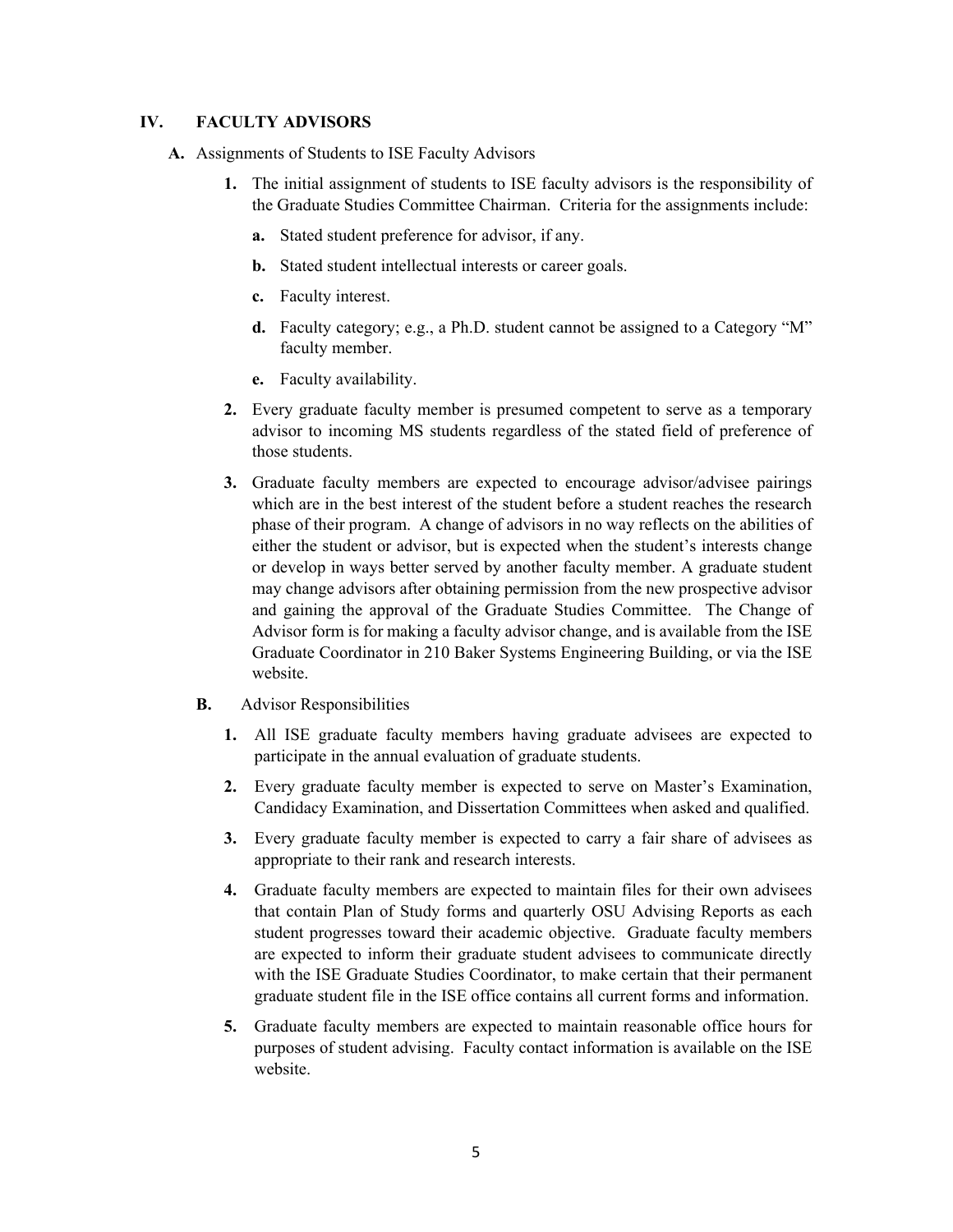#### **V. ADMISSION**

#### FOR GENERAL GUIDELINES SEE GRADUATE SCHOOL HANDBOOK

- **A.** Criteria for Admission
	- **1.** Preference is given to applicants who are graduates of accredited colleges and universities in the U.S. with undergraduate degrees in engineering, mathematics, statistics or natural sciences with a GPA of 3.2 or greater.
	- **2.** Applicants who are engineering graduates of non-U.S. institutions and are clearly outstanding may be accepted as resources and faculty loads permit.
	- **3.** GRE General Test is required of all applicants.
	- **4.** TOEFL test is required for any international students from countries on the OSU Admissions Office list (typically where the primary language is not English), unless a bachelor's degree was earned in an English speaking country.
	- **5.** The above requirements apply to all students who apply to transfer from another graduate program at OSU to ISE. Requests for transfer to ISE are reviewed and decided upon by the ISE GSC; they are not automatically granted.
	- **6.** Graduate non-degree admission is generally not granted, but may be granted to qualified students under special circumstances. If a non-degree seeking student later decides to seek regular graduate student status, they must re-apply through the standard admissions procedure. Credit taken in the non-degree program is not automatically accepted for the regular graduate programs. Any credits sought must be petitioned to the ISE GSC on a course-by-course basis up to a maximum of 7 semester hours.
- **B.** Reasons for Denial of Admission

Within the guidelines above, applicants may be denied admission for any of the following reasons:

- **1.** Undergraduate point hour ratios less than 3.2 on a 4.0 scale.
- **2.** Previous graduate point hour ratio less than 3.4 on a 4.0 scale.
- **3.** Undergraduate mathematics and statistics grades less than 3.0.
- **4.** Lack of preparation in mathematics equivalent to an OSU undergraduate engineering program.
- **5.** Letter of recommendation which expresses reservations about the student's ability to perform graduate work at the level sought.
- **6.** Undergraduate degree from a program which in the view of the committee lacks sufficient rigor to adequately prepare the student for academic work in the ISE graduate program.
- **7.** GRE Quantitative score less than 166, Verbal score less than 153, or Analytical Writing score less than 4.5.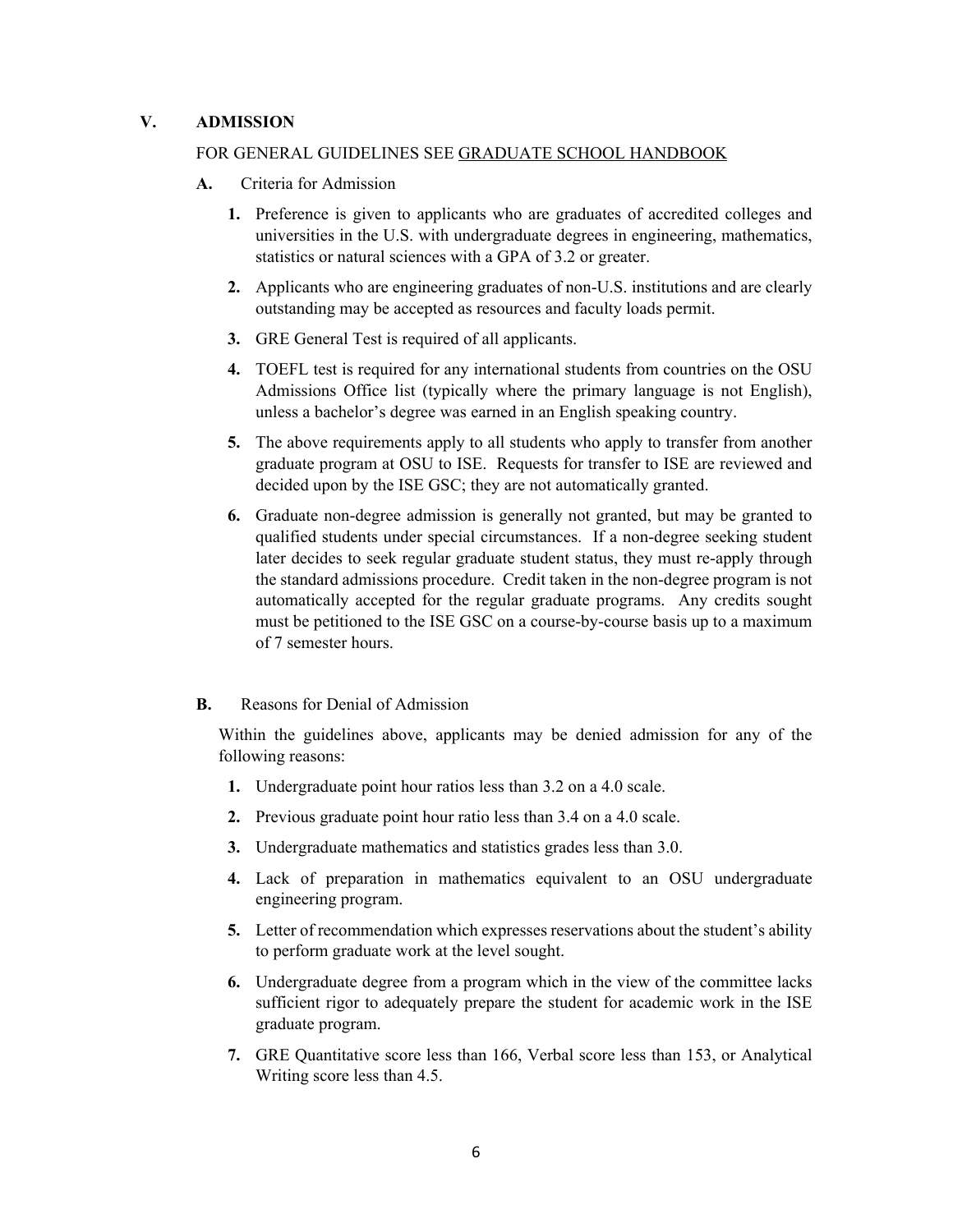- **8.** For those applicants required to submit the results of the TOEFL; a score below 550 on the paper-based (213 on the computer-based) Test of English as a Foreign Language (TOEFL), 82 on the Michigan English Language Assessment Battery (MELAB), 7 on the International English Language Testing System (IELTS) exam, or 79 on the Internet Based TOEFL Test.
- **9.** Inadequate ISE departmental resources and/or excessive faculty loads.
- **C.** Deadlines

 Autumn semester is the primary semester of admission. The ISE graduate program deadlines for completed applications are shown in Table 1. Applicants seeking admission for semesters other than Autumn will be considered, but only applicants with exceptionally strong credentials are likely to be admitted. Financial aid is generally not available for non-autumn semester applicants.

#### **Table 1. ISE Application Deadlines**

| Applicant               | <b>Domestic</b> | <b>International</b> |
|-------------------------|-----------------|----------------------|
| <b>Spring Semester</b>  | October 1       | October 1            |
| (General Admission)     |                 |                      |
| Summer Semester         | February 1      | February 1           |
| (General Admission)     |                 |                      |
| Autumn Semester         | December 15     | November 30          |
| (Funding Consideration) |                 |                      |
| Autumn Semester         | March 1         | March 1              |
| (General Admission)     |                 |                      |

#### **D.** Conditional Admissions

Conditional and special student admissions to the ISE graduate program are generally not encouraged. Rules relating to these and other categories are listed in the Graduate School Handbook.

#### **VI. REGISTRATION, SCHEDULING, AND PLANNING**

#### FOR GENERAL GUIDELINES SEE GRADUATE SCHOOL HANDBOOK

Course registration and scheduling is done by students via the OSU online registration system. Students are strongly encouraged to communicate with their faculty advisor about their plans for course registration and scheduling prior to each academic semester. The student's Plan of Study form must be approved by the GSC prior to registration for the second semester of study.

International students, and students with 50% GAA, GTA and GRA appointments, must be registered for a minimum of 8 graduate credit hours during Autumn and Spring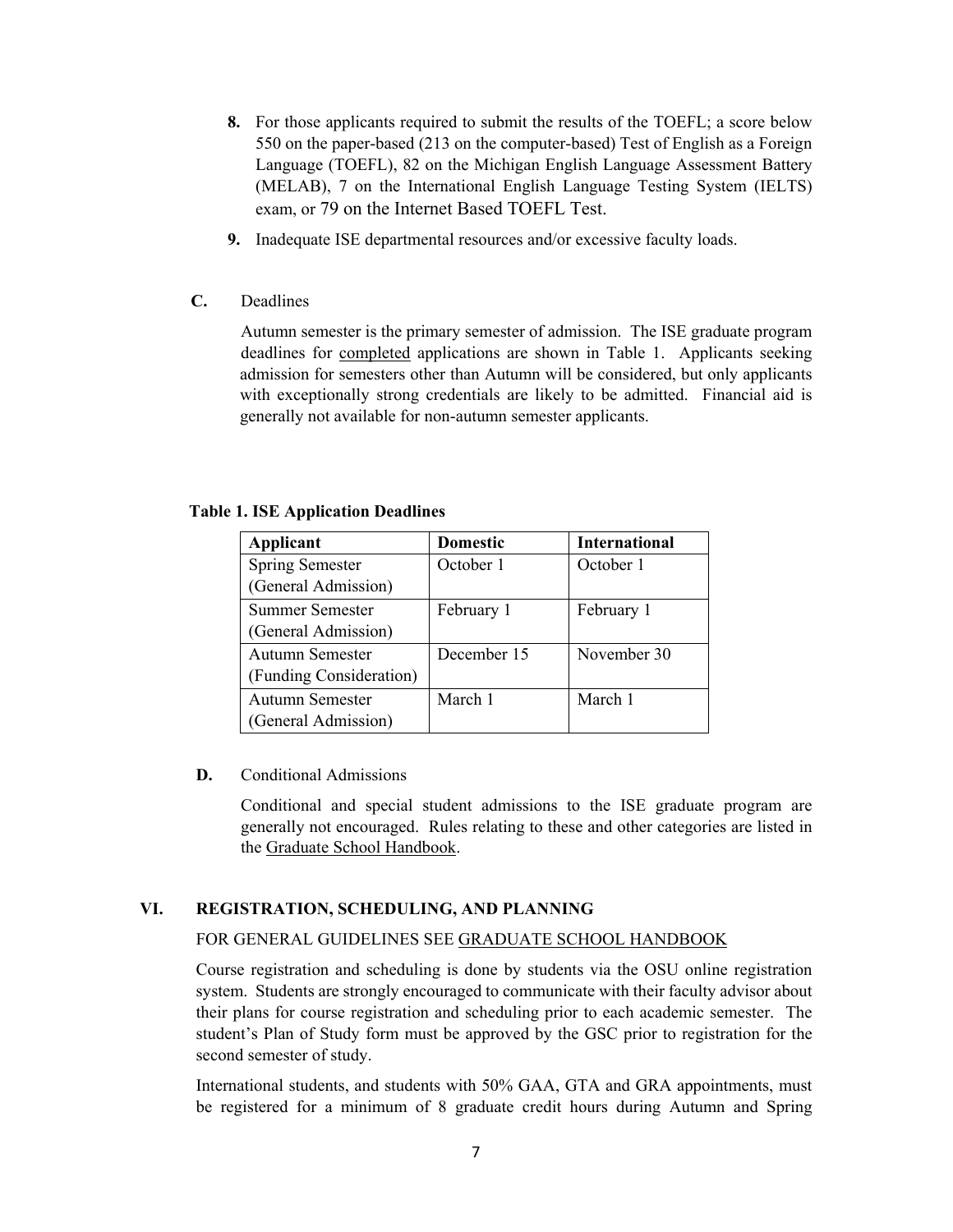semesters; 4 graduate credit hours during Summer semester. Fellowship students must be enrolled in a minimum of 12 graduate credit hours during Autumn and Spring semesters; 6 graduate credit hours during Summer semester. The exception to these minimums are post-candidacy doctoral students. The Graduate School considers 3 semester credit hours as "full-time" status post-candidacy. However, enrollment for more than 3 credit hours post-candidacy is also highly discouraged.

#### **VII. COURSE CREDIT, MARKS AND POINT-HOUR RATIO (PHR)**

#### FOR GENERAL GUIDELINES SEE GRADUATE SCHOOL HANDBOOK

**A.** Transfer Credit (from another institution)

 Transfer credit from another institution for work related to the ISE degree may be granted under the following conditions:

- **1.** No more than 6 semester hours of credit may be transferred for the MS degree.
- **2.** No more than 12 semester hours of credit (in addition to the 30 hours normally credited for the MS degree) may be transferred for the Ph.D. degree.
- **3.** The ISE GSC must approve all transfer credits on a course-by course basis. Course syllabi may be required for the GSC to make informed decisions about course transferability.
- **4.** Credit will be granted only for graduate courses taken with grades of B or better while in good standing in an accredited degree program.
- **B.** Pass/Fail

Credit hours generated via graduate level courses graded S/U are counted toward graduate program credit hour requirements.

#### **VIII. ACADEMIC STANDARDS**

#### FOR GENERAL GUIDELINES SEE GRADUATE SCHOOL HANDBOOK

A student may be denied further registration in the ISE Graduate program for any of the following reasons:

- **1.** At any time after 10 accumulated semester hours of graduate credit at OSU the student's cumulative record falls below a 3.0 average for two consecutive semesters.
- **2.** The student admits guilt or is determined to be guilty of academic misconduct by the University Committee on Academic Misconduct.
- **3.** The student fails the non-thesis option master's exam twice.
- **4.** The student fails the thesis option master's oral examination twice.
- **5.** The student fails an ISE Ph.D. Preliminary examination.
- **6.** The student fails the Ph.D. Candidacy examination twice.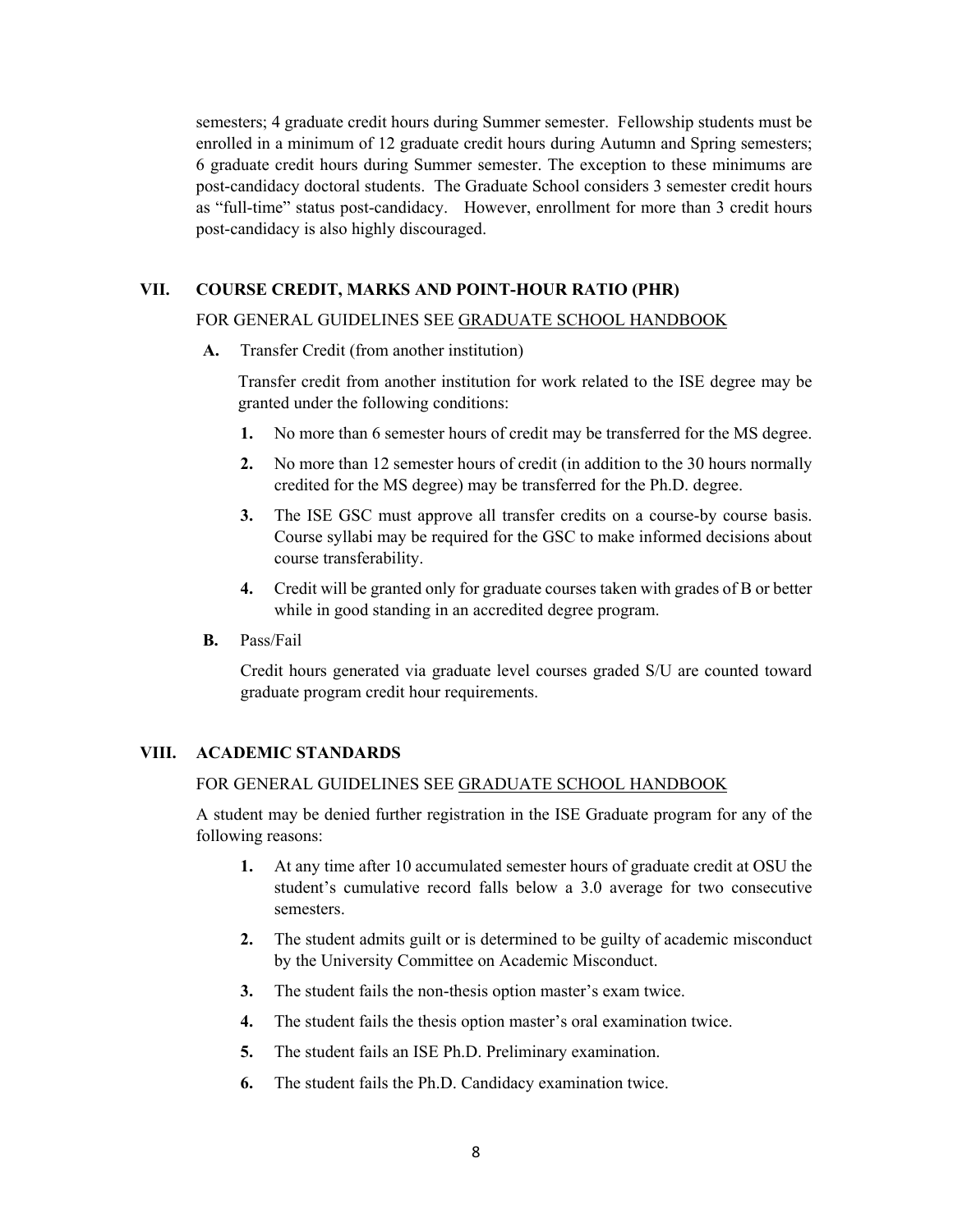- **7.** The student refuses to follow the educational plan filed by the student and his/her Advisor/CandidacyCommittee and approved by the ISE GSC.
- **8.** The student completes the MS degree in ISE and is not admitted to the Ph.D. program by the GSC at the time of completing the MS degree.
- **9.** The student fails to meet the minimum grade standards or time limits established under the rules of the Graduate School.
- **10.** The MS student has accumulated at least 40 semester hours of graduate credit, and it is the judgment of the GSC in its annual evaluation of graduate students that the student is not making reasonable progress.
- **11.** The Ph.D. student has accumulated at least 100 semester hours of graduate credit and has not taken their Candidacy Examination, or 170 semester hours of graduate credit and has not completed their Final Oral Examination, and it is the judgment of the GSC in its annual evaluation of graduate students that the student is not making reasonable progress.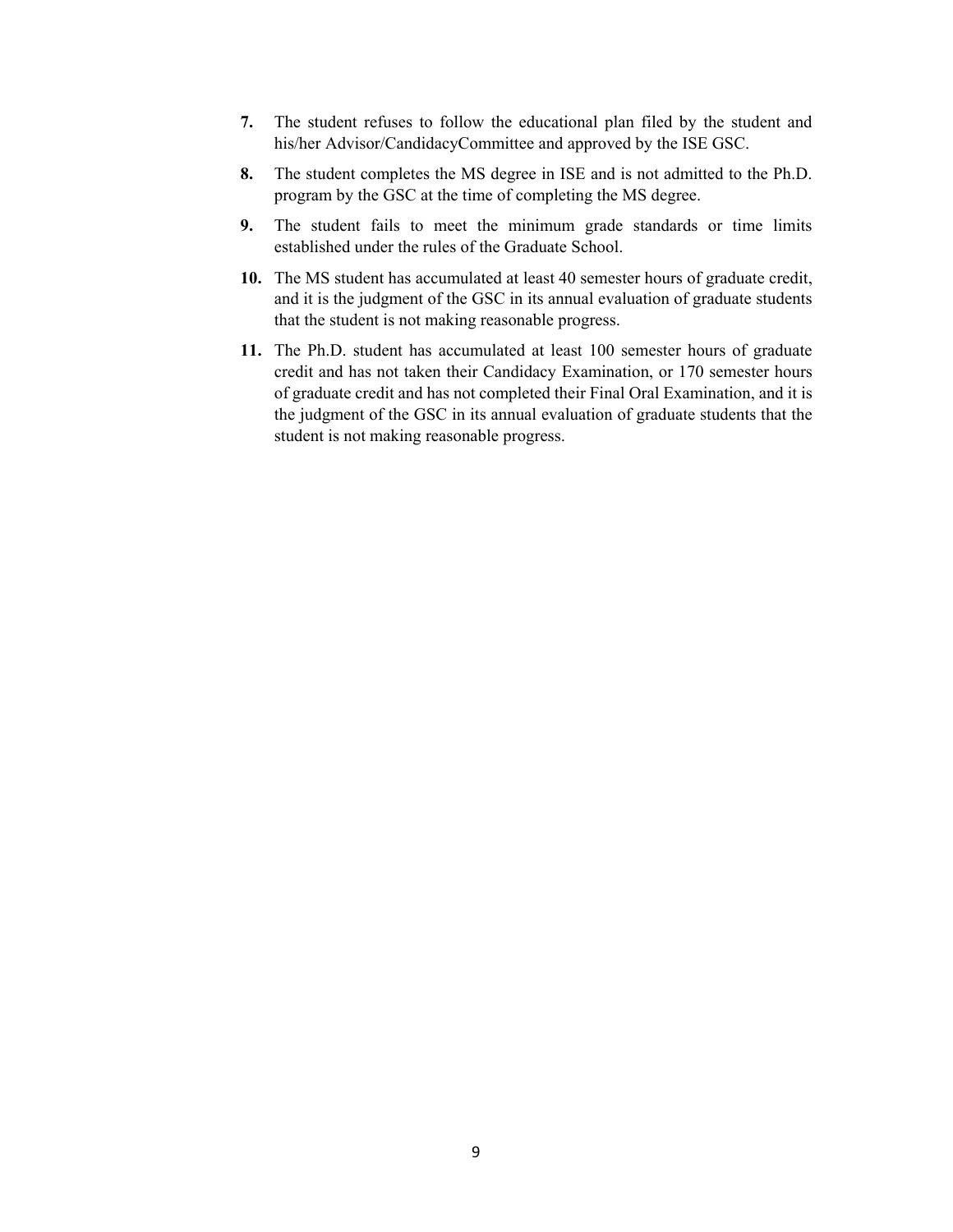#### **IX. MASTER OF SCIENCE DEGREE PROGRAMS**

#### FOR GENERAL GUIDELINES SEE GRADUATE SCHOOL HANDBOOK

- **A.** Admission Requirements
	- **1.** An applicant that has completed a series of Calculus courses through Differential Equations, Linear Algebra, a Probability course, and a Statistics course, may be considered for admission to the MS program.
	- **2.** The Graduate Record Examination (GRE) is required of all applicants.
- **B.** Program Requirements
	- **1.** Programs:

Students may select the thesis option, or non-thesis option program of study. Students should design a plan of study in consultation with his/her advisor, considering such factors as time to degree, intellectual and professional objectives, educational background, and other factors. The program of study is established via signature approval of the Plan of Study form by the student's faculty advisor and the ISE GSC Chairperson.

**2.** Thesis Option Program Requirements:

The ISE MS thesis program requires a minimum of 30 total graduate-level credit hours (a minimum of 24 hours must be taken at OSU). A minimum of 22 semester hours of coursework, and a minimum of 4 semester hours of thesis research credit hours are required. The coursework consists of:

- A minimum of 6 semester credit hours of ISE graduate level courses in one selected sub-discipline within ISE (Operations Research, Manufacturing, or Human Factors),
- Students need to take a 3 semester hour "breadth course" that is approved by their advisor, and compliments their program. (Note: this could be from any department that provides a course deemed suitable by the advisor).
- A minimum of 3 semester credit hours of graduate level coursework focused on mathematical, statistical, or numerical methodologies,
- A minimum of 2 semester credit hours of ISE Graduate Research Seminar, and
- Elective coursework.

MS ISE students electing the thesis option must also fulfill the Graduate School thesis examination and thesis document approval requirements.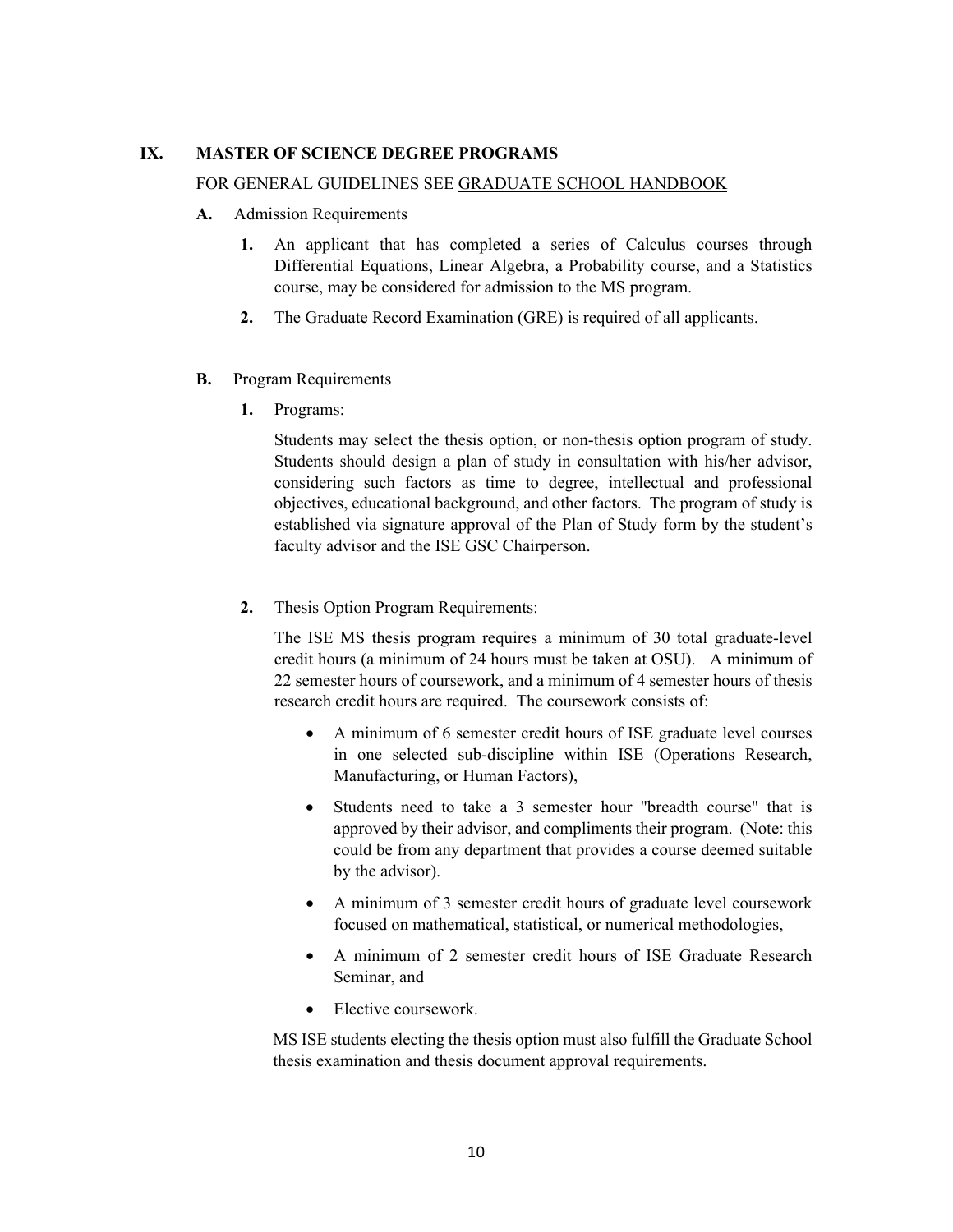**3.** Non-thesis Option Program Requirements:

The ISE MS non-thesis program requires a minimum of 30 total graduate-level credit hours (a minimum of 24 hours must be taken at OSU). The course work consists of:

- A minimum of 6 semester credit hours of ISE graduate level courses in one selected sub-discipline within ISE (Operations Research, Manufacturing, or Human Factors),
- Students need to take a 3 semester hour "breadth course" that is approved by their advisor, and compliments their program. (Note: this could be from any department that provides a course deemed suitable by the advisor).
- A minimum of 3 semester credit hours of graduate level coursework focused on mathematical, statistical, or numerical methodologies,
- A minimum of 2 semester credit hours of ISE Graduate Research Seminar, and
- Elective coursework.

MS ISE students electing the non-thesis option must also fulfill the Graduate School 4-hour written exit examination requirement via the following options:

- Under the supervision of a Category M or P faculty advisor in ISE, the student conducts an independent inquiry into a topic of personal intellectual interest in ISE (typically a topic not currently available in existing courses), and writing a summary (literature review) on that topic. The written document must have required at least 4 hours in its creation. Based on the discretion of the faculty advisor and MS committee member, the student may be required to give an oral presentation of the topic.
- Under the supervision of a Category M or P faculty advisor in ISE, the student conducts an independent project of personal intellectual interest in ISE, and then summarizes the project in writing. The written document must have required at least 4 hours in its creation.. Often the project involves the student doing some laboratory work to design and/or construct hardware devices or computer models. Based on the discretion of the faculty advisor and MS committee member, the student may be required to give an oral presentation of the project activity. This option is often chosen by students in the Manufacturing Processes or Ergonomics subdisciplines of ISE.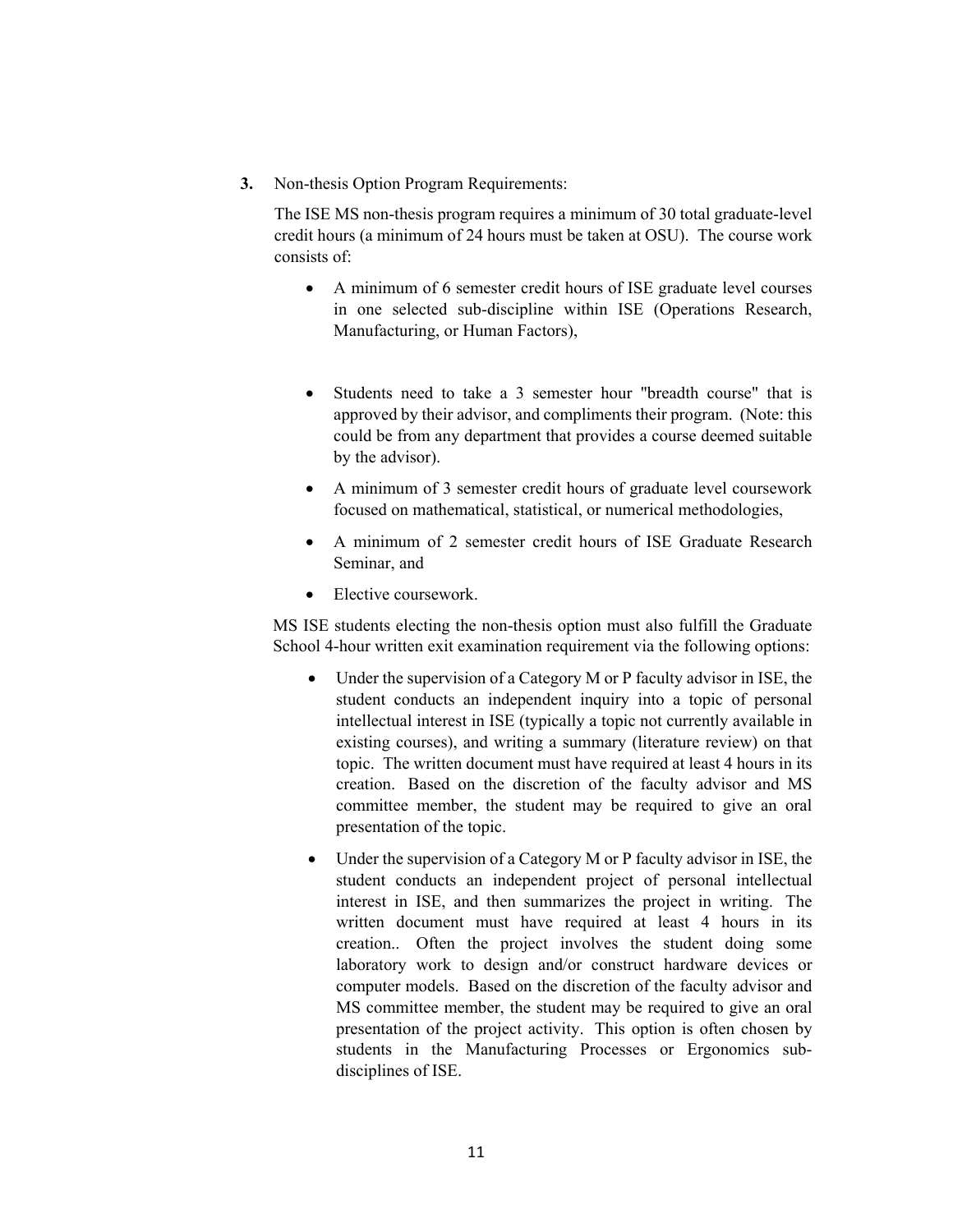- The student enrolls in, and passes with a B or better, an "upper level" project-based course that is available to graduate students only, and is taught by a Category M or P faculty member in ISE. The project course must involve the application or integration of materials from lower level ISE graduate courses to an ISE engineering problem. Also, a final written summary report of the project is required, along with an oral presentation. This option is often chosen by students in the Operations Research sub-discipline in ISE.
- Alternately, Operations Research students who did not receive a B or higher in a 7000-level OR course with a project requirement may instead take the M.S. Exit Examination. The M.S. Exit Examination is administered annually during the week after Spring final complete. Any ISE graduate student who achieves an overall GPA (including all courses taken at OSU) of 3.00 is eligible to take the exam. Those students who are planning to graduate in Autumn semester should take the exam in the preceding Spring semester. The process to sign-up for the exam will be announced during Spring semester. Students intending to take the exam must sign-up before the announced deadline, so there is sufficient time to check that the grade eligibility requirement is satisfied.
- **4.** Additional Constraints:

A student with a BS degree from OSU may not double count undergraduate courses, that is, no course which was part of his/her undergraduate program may appear in his/her MS program. The only exception to this constraint would be students enrolled in the combined BS/MS program (see section **XI** of this handbook).

**C.** Other Considerations

Only the Graduate Studies Committee can grant exceptions to any of the above rules.

All decisions and revisions regarding a plan of study are to be made in consultation with the student's faculty advisor.

A large portion of graduate education occurs outside of the classroom, in informal discussion with faculty members and other graduate students, in attendance at seminars, in research and teaching assignments, and so forth. All graduate students are expected to pursue such opportunities. These factors are considered by the Graduate Faculty and GSC when evaluating a student's progress and development.

**D.** MS Examination Committee

The MS Examination Committee consists of the student's advisor plus at least one additional graduate faculty member. Masters students can be advised by any tenure, clinical, or research track faculty members **with a formal appointment or formal joint appointment** in the Integrated Systems Engineering (ISE) Department that has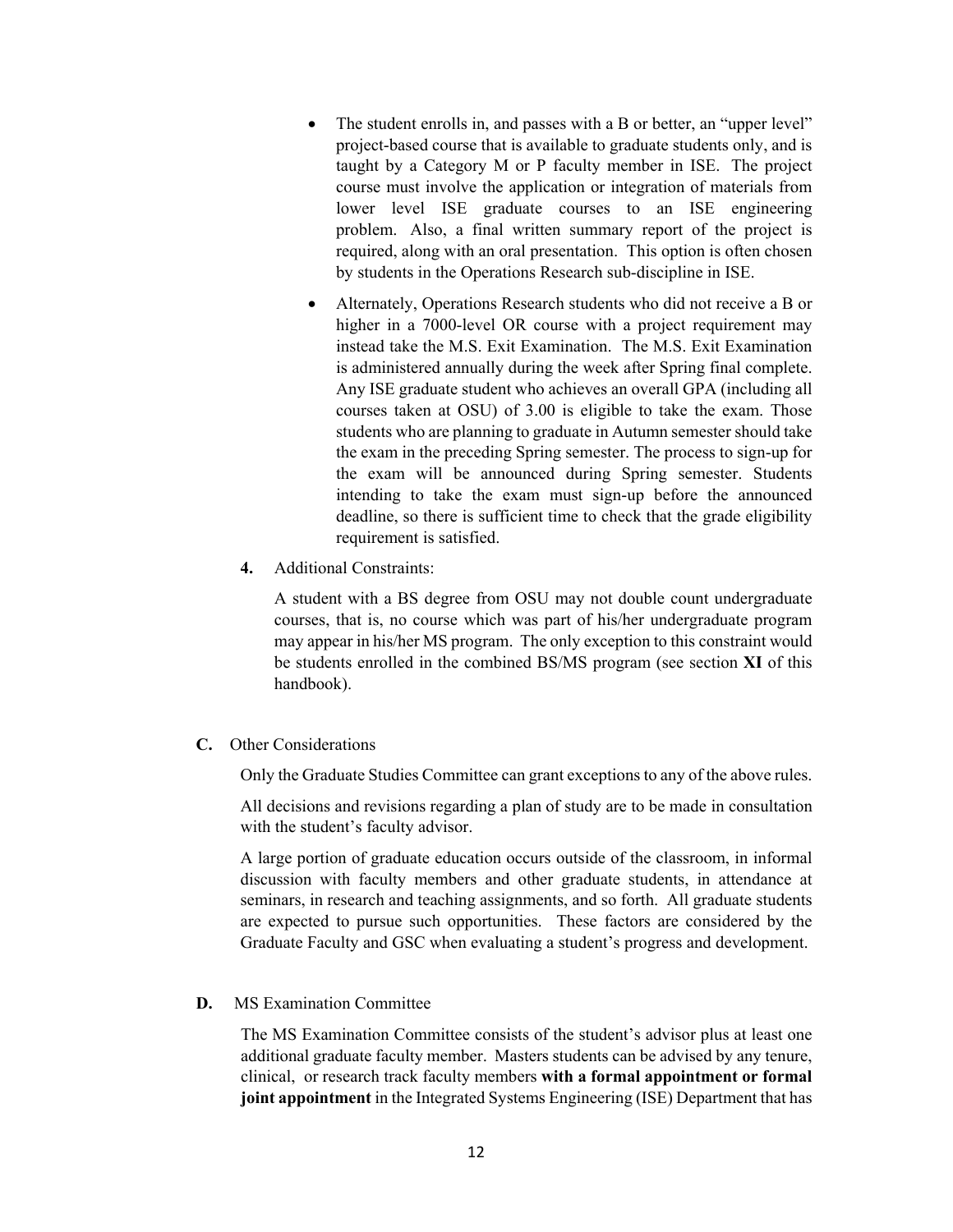the appropriate category M or P status within the department. Masters students can also be **co-advised by a** clinical, tenure or research track faculty outside ISE **that has a courtesy appointment** in ISE and category M or P status within the department and by an ISE clinical, tenure or research track faculty member with M or P status.

A faculty member must have at least Category M status (any program) in the graduate school to serve as a member of a MS examination committee.

For thesis students, this committee is the thesis reading committee and it administers a one-hour oral examination. The oral is not restricted to the thesis topic and may cover any aspect of the student's program of study. It is the final validation of performance for that degree.

For non-thesis students, the committee oversees the Graduate School 4 hour written examination requirement, or equivalent evaluation of the student's knowledge of their field of study. It is the final validation of performance for that degree.

- **E.** Time Limit and Registration
	- **1.** No time limit for the completion of the Master's Degree program is imposed.
	- **2.** A student must be registered for at least three graduate credit hours the semester of graduation.
	- **3.** Students who complete the MS program in ISE must apply for the Ph.D. program, and be accepted, before they can continue as regular Ph.D. graduate students. Application forms are available from the ISE Graduate Coordinator or the ISE website.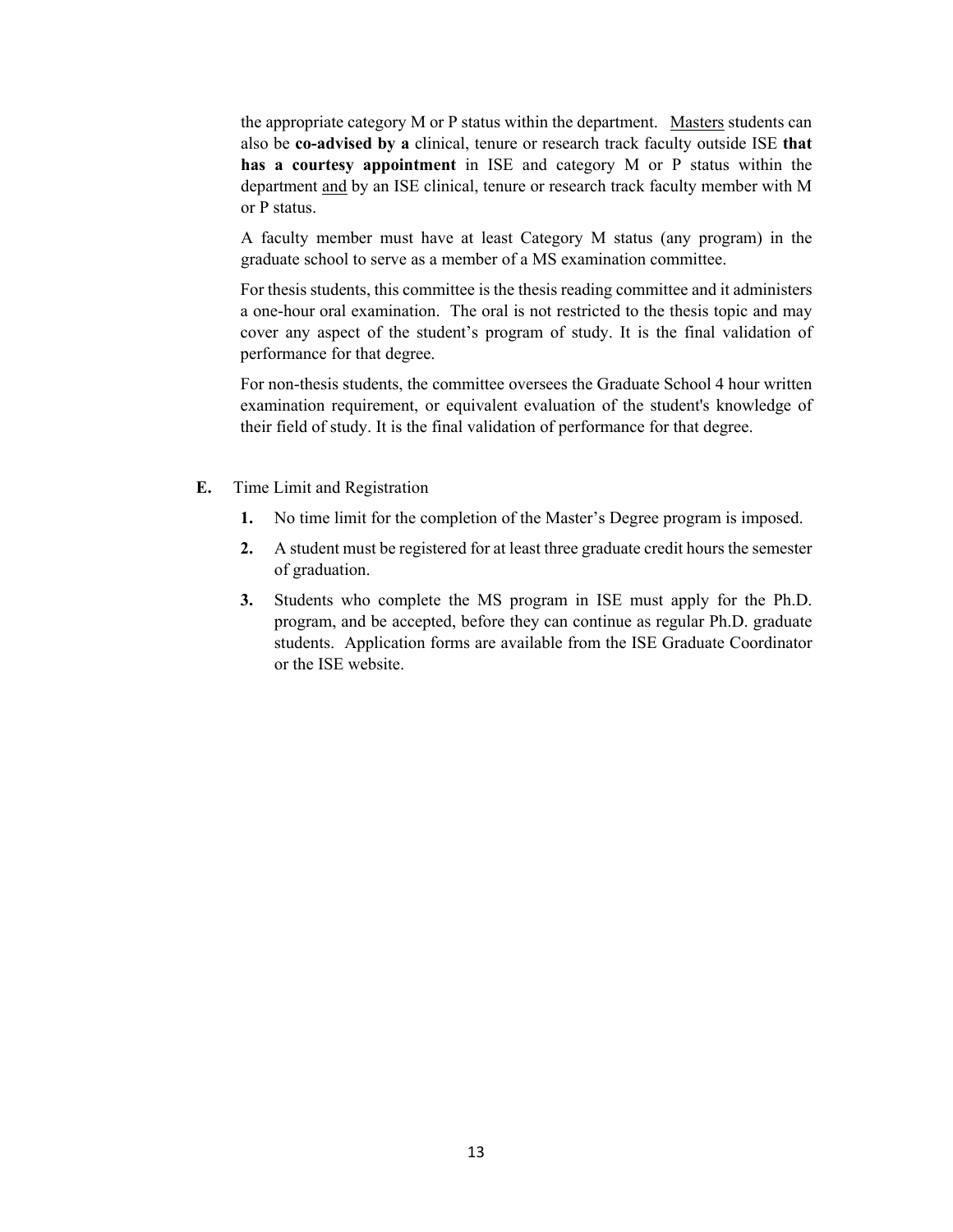#### **X. DOCTORAL DEGREE PROGRAMS**

#### FOR GENERAL GUIDELINES SEE GRADUATE SCHOOL HANDBOOK

- **A.** Admission Requirements
	- **1.** Identical to the MS admission requirements; see Section VIII, A, parts 1 and 2 of this Handbook.
	- **2.** Entrance preference is given to engineering, math and science graduates with a minimum undergraduate point hour ratio of 3.4 and MS with a minimum graduate point hour ratio of 3.5.
	- **3.** Students who complete the MS program in ISE and wish to continue on to a Ph.D., will need to communicate their intention to ISE Graduate Coordinator and obtain approval via the transition form signed by their advisor.
	- **4.** In general, no transfer credits earned prior to the granting of a master's degree, except for the 30 credit hours granted by Graduate School rules for a master's degree pertinent to the area of Ph.D. work, will be accepted as part of a student's doctoral program. However, a student may petition for approve of transfer of additional semester hours of course work based on the following conditions:

a. If the student is transferring within OSU, the credit transfer will be reviewed by the student's advisor based on the relationship to the student's intended program.

b. If the student is applying to the Ph.D. program from outside OSU, the credit transfer will be reviewed by the graduate studies committee.

- **B.** Program Requirements
	- **1.** Minimum of 80 graduate semester credit hours beyond the baccalaureate degree is required. 30 semester hours credit will be granted for an appropriate earned Master's degree.
	- **2.** Minimum of 30 semester credit hours of graduate level courses beyond the Master's degree. The course work requirement consists of one primary area of concentration (15 hours), two secondary areas of concentration (12 hours: 6 hours for each secondary area), and Graduate Research Seminar (3 credits). To achieve the remaining 20 hours (minimum) of graduate credit hours required for the PhD degree (30 for  $MS + 30$  ISE Ph.D. courses  $+ 20$  remaining  $= 80$ total), students may enroll for any combination of research credit hours or additional graduate level course hours.
	- **3.** The primary area of concentration consists of at least 15 semester credit hours of graduate level course work. The primary area of concentration is a coherent theme of inquiry and study in support of the student's area of dissertation research.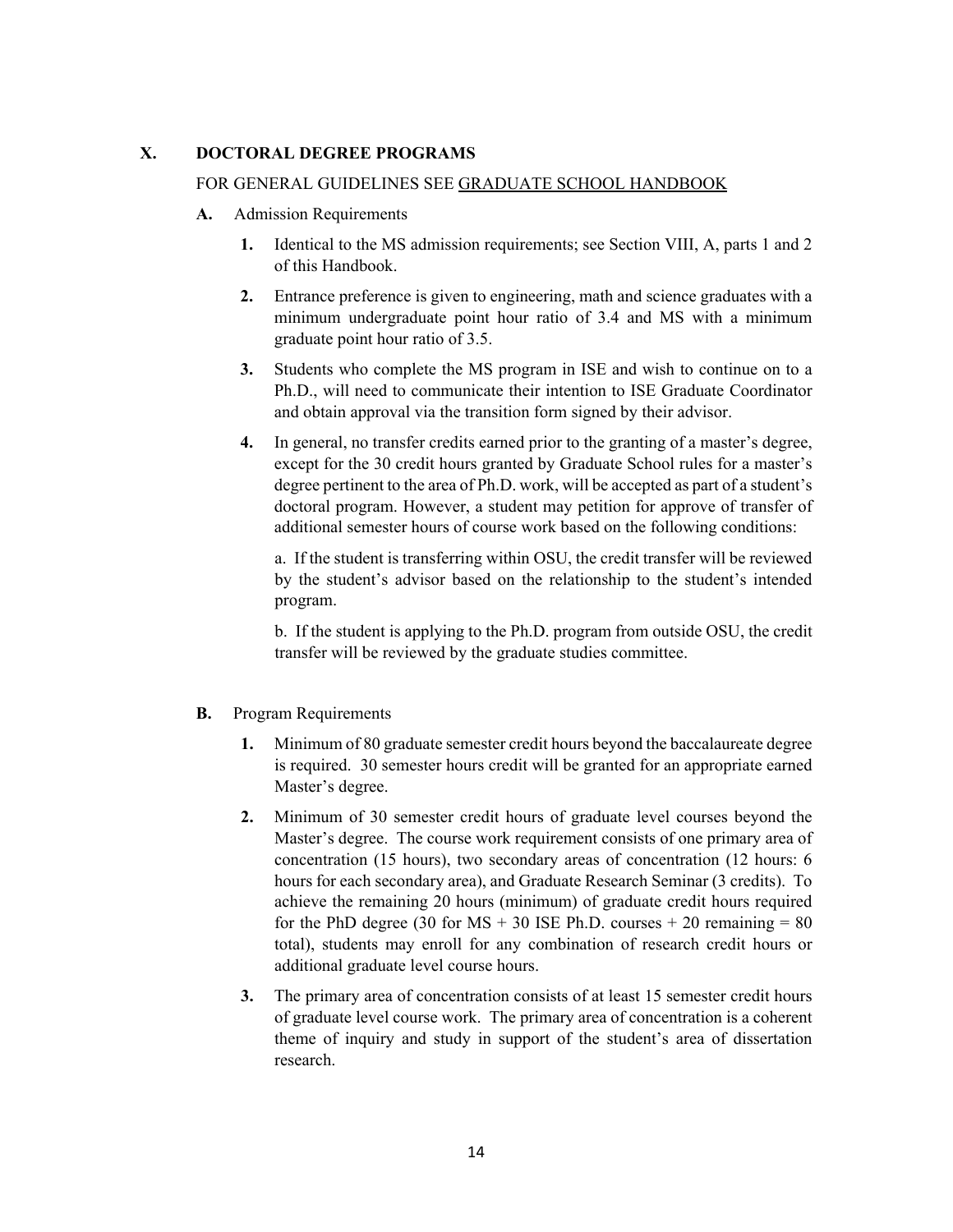- **4.** Each secondary area of concentration consists of at least 6 semester credit hours of graduate level course work. A secondary area is also a coherent theme of inquiry and study. At least one secondary area of concentration must consist of courses taken outside of ISE; however, both secondary areas of concentration may be outside of ISE.
- **5.** 3 semester credit hours of ISE Graduate Research Seminar (minimum).
- **6.** Based on the student's major area of study, a Preliminary Examination may be required.
- **7.** The Doctoral Candidacy Examination is normally administered at the completion of the Ph.D. course work.
- **8.** Public presentation of the dissertation research proposal and work completed to-date. This is also commonly called the ISE Dissertation Proposal Colloquium.
- **9.** Dissertation and Final Oral Examination.

Note: Students entering the PhD program directly from the BS degree typically (although not necessarily) fulfill the requirements for, and acquire, an ISE MS degree while engaged in accumulating the 30 hours of course work to complete the Ph.D. course requirements.

**C.** Candidacy Committee:

Upon arrival, each student is assigned to a temporary advisor. The student and the advisor examine the student's interests, background and goals in order to determine a primary area of concentration, and possible secondary areas of concentration. This effort will determine course work for the first semester. As soon as possible after arrival, the student should identify a faculty member whose teaching and research philosophy and interests coincide with those of the student. That faculty member will become the student's program advisor.

Ph.D. students can be advised by any tenure or research track faculty members **with a formal appointment or formal joint appointment** in the Integrated Systems Engineering (ISE) Department that has P status within the department. Ph.D. students can also be **co-advised** by a tenure or research track faculty outside ISE, who **has a courtesy appointment** in ISE and category P status within the department, and by an ISE tenure or research track faculty member with P status.

During the student's coursework, the student and the advisor will identify other potential faculty to serve on the student's Candidacy Committee. As a minimum, the Advisory Committee should include the advisor (Committee Chair), one additional faculty member representing the student's primary area of concentration, and one faculty member representing each secondary area of concentration. A minimum of **four** graduate faculty members are required for the Candidacy committee. A faculty member must have ISE Category P status in the graduate school to serve as the Candidacy Examination Committee Chair. A faculty member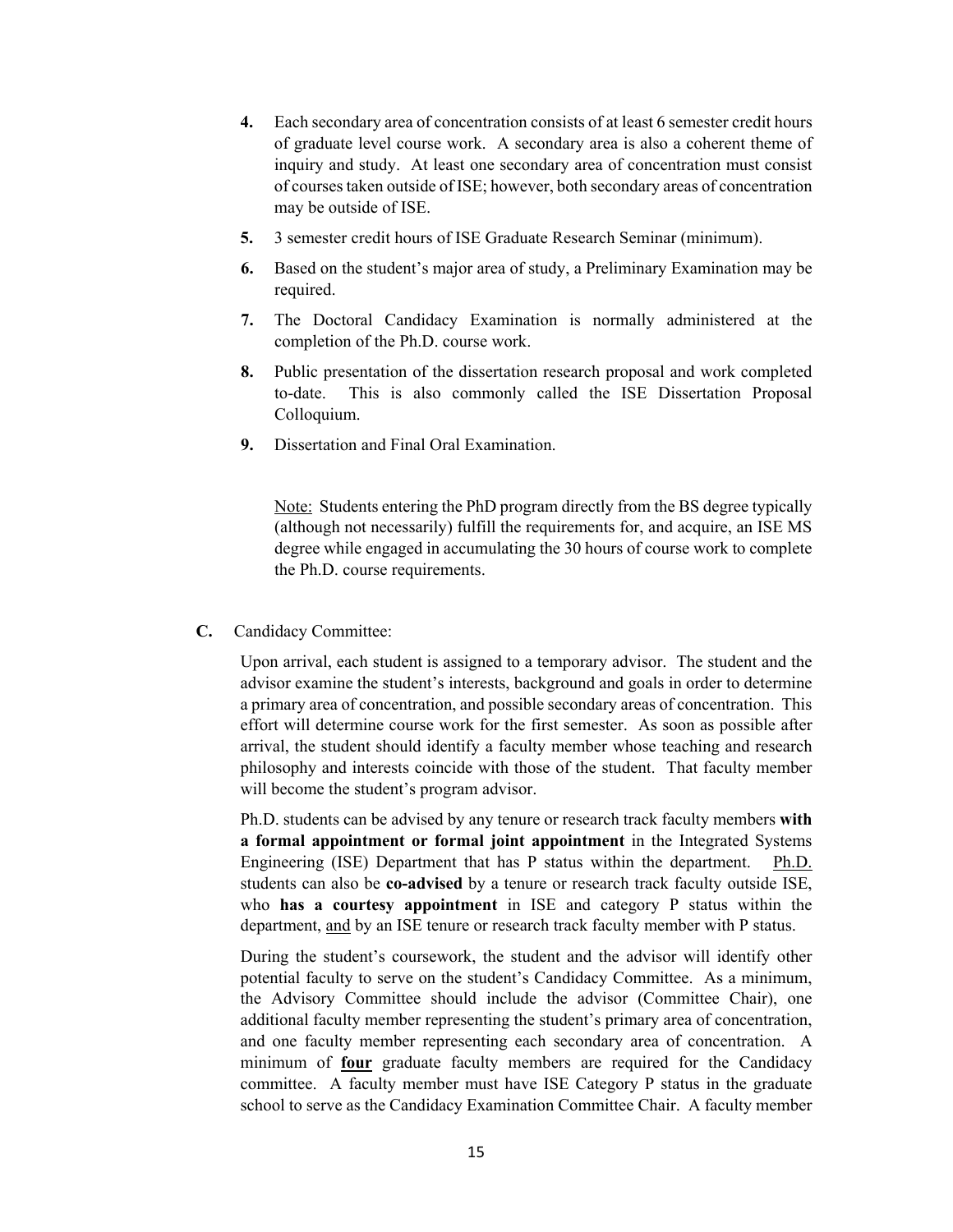must have at least Category P status (any program) in the graduate school to serve as a member of the committee. Those without either of these two qualifications may participate on the committee only with permission of the GSC. At this point a final program plan, which is signed by each committee member, should be submitted to the graduate studies coordinator. The student and his/her advisor must assemble the Candidacy Committee at least one semester prior to that student's Candidacy Exam.

The responsibilities of this Candidacy Committee are as follows:

- **1.** Make recommendations about courses to be taken and assure sufficient depth in the primary and secondary areas of concentration.
- **2.** Assist the faculty advisor in evaluating the student's progress and make recommendations that result from that assessment. (Course work plans may be altered or the program terminated.)
- **D.** Program Plan

The student, with their advisor's assistance, should create an initial plan of study and complete the plan of study form that is available on the department's website. This form must be submitted to the graduate coordinator at the end of the student's second semester.

#### **E.** Monitoring of Progress

As the student progresses, the advisor will provide periodic evaluation and, if necessary, make program adjustments.

A Ph.D. student may be denied further registration if they have accumulated at least 100 semester hours of graduate credit and has not taken their Candidacy Examination, or 170 semester hours of graduate credit and has not completed their Final Oral Examination, and it is the judgment of the GSC in its annual evaluation of graduate students that the student is not making reasonable progress.

**F.** Candidacy Examination

Formal admission to Ph.D. candidacy is achieved through the successful completion of the Candidacy Examination, which is administered by the student's Candidacy Committee, under the rules of the Graduate School. If at all possible, the Candidacy Examination will not be administered until the student has fulfilled the University's residency requirements. When a student is ready to take their Candidacy Examination, they should obtain a Notification of Doctoral Candidacy Examination form through Grad Forms. The student should complete the Notification of Doctoral Candidacy Examination form via Grad Forms prior to commencing their Candidacy Examination. No time limit for the initiation of the Candidacy Examination is imposed, but it is recommended that it take place within one semester of the completion of program course work. Admission to candidacy for the doctoral degree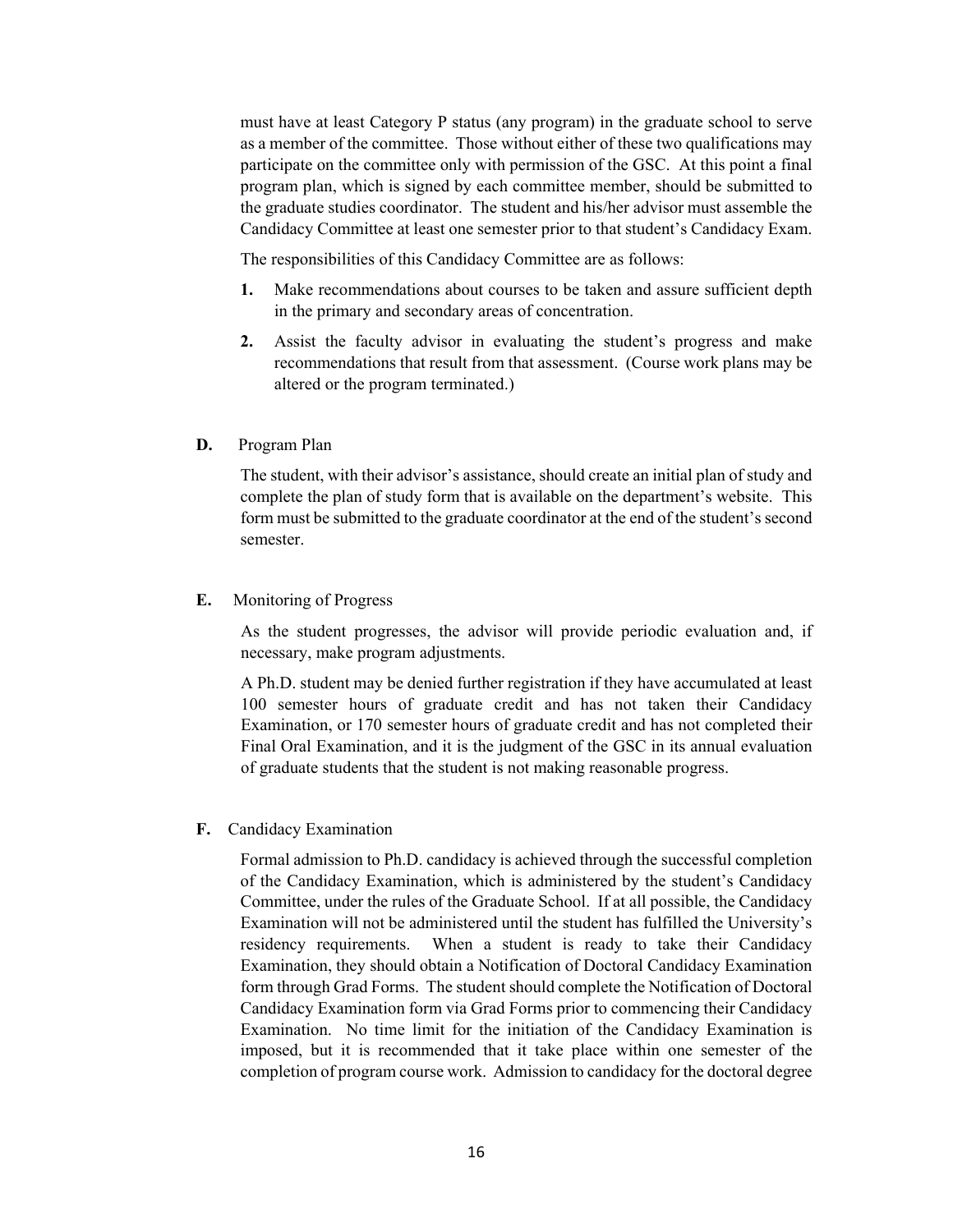occurs at the end of the semester in which the Candidacy Examination is satisfactorily completed.

The Candidacy Examination is comprised of two parts: A written exam and an oral exam. Within ISE, the written exam entails the student receiving a set of questions from the committee members representing the major area and sets of questions covering topics pertaining to each of the secondary areas of concentration. Students have between two and four weeks to complete the written part of the exam, depending on their area within ISE. The two-hour oral component of the exam is scheduled approximately two weeks after the conclusion of the written exam. Attendance at the oral portion of the Candidacy Examination is limited to the student and members of the Candidacy Examination Committee.

Voting Procedures: The examination committee takes one or two secret ballot votes. The first ballot is a straw vote conducted immediately after the student leaves the room and before any discussion of his/her performance takes place. If the decision is not unanimous pass, a second and final ballot is taken after the student's performance has been discussed. The student is considered to have successfully completed the candidacy examination when there is no vote of unsatisfactory on the second ballot by the examination committee members

Upon successful completion of the Candidacy Examination, the student's Candidacy Committee is dissolved.

With reference to the Graduate School Handbook regarding Master's Degree on the Basis of Candidacy Examination, ISE doctoral students not having a Master's degree in ISE are not automatically granted a Master's degree in ISE upon completion of the Candidacy Examination.

Upon completion of the Candidacy Examination, the approval of the Candidacy Examination Report is completed by the committee members via Grad Forms.

#### **G.** Dissertation Committee

A dissertation committee will be collectively identified by the advisor and the student. This committee is responsible for guiding the preparation of a research proposal, guiding the progress of the dissertation research and conducting the final oral defense of the research. The committee should be identified as soon as there is consensus on the dissertation topic. It will consist of at least three members (one of which is the advisor), at least two of whom should be faculty in the ISE Graduate Program. The committee must be approved by the Graduate Studies Committee. This is accomplished by submitting the **dissertation committee approval form** (available on the website) to the graduate studies chair. If at least two members of the committee are not from ISE, a request for an exception can made with a cover letter along the form explaining the reason for non-compliance. If at any time a change in dissertation committee membership occurs, including a new advisor, approval of the new dissertation committee needs to be obtained from the Graduate Studies Committee via re-submission of the above mentioned form.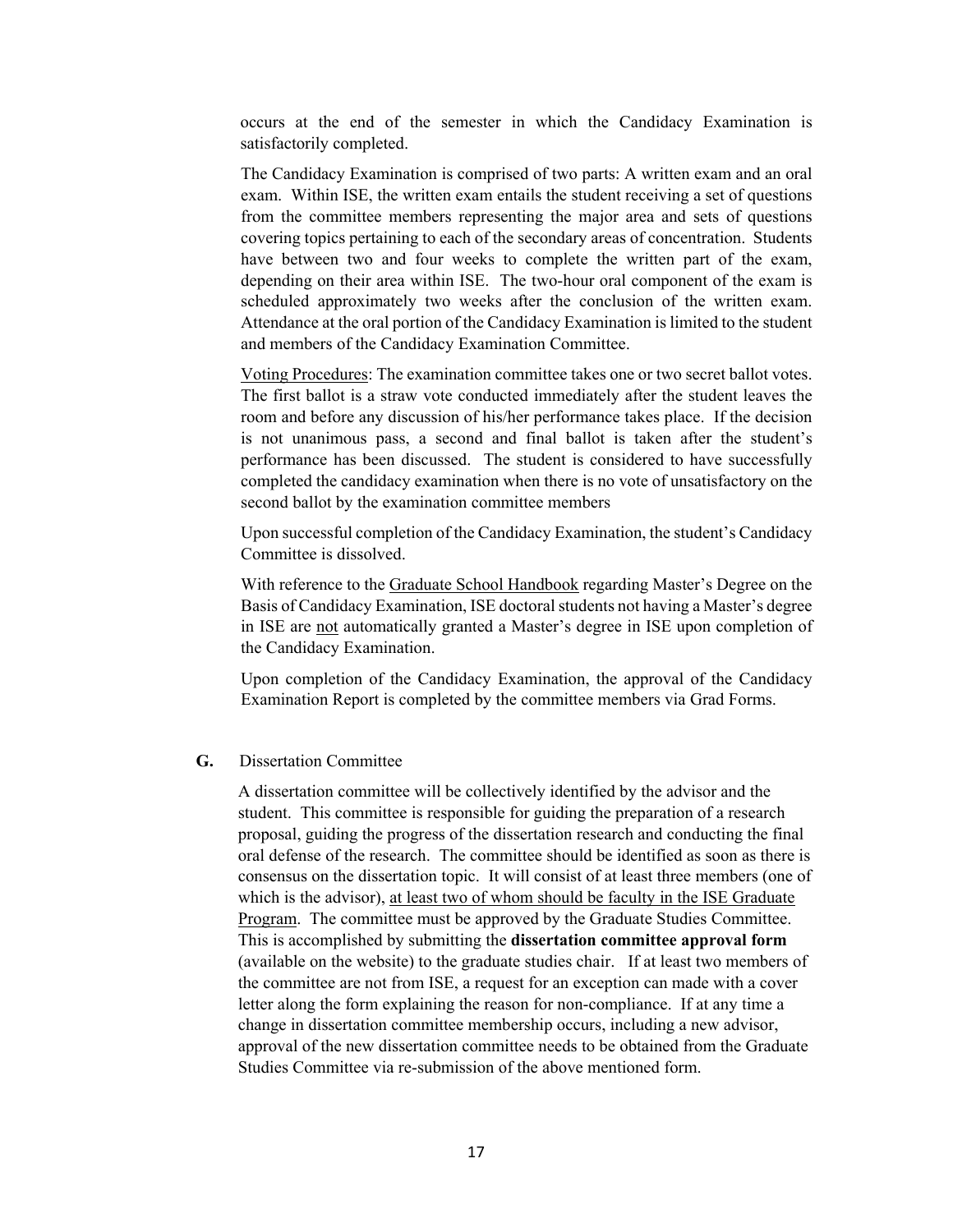#### **H.** Research Proposal

The student and the advisor should utilize the other committee members as resources while the student develops the dissertation research proposal. A final written version of the proposal must be presented to the student's committee for approval. An accompanying oral presentation to the committee is required so there is discussion regarding any outstanding issues. On the basis of the proposal and any comments or concerns raised, the Dissertation Committee **shall**: a) approve the proposal, b) recommend revision or additional proposal work, or c) reject the proposal. When the proposal is approved, the committee members sign part "B" of the Dissertation Committee Approval/Research Proposal Colloquium form. The process should follow the general process outlined in figure 1.

#### **I**. Colloquium

The student will develop a two-page structured abstract describing their dissertation proposal per the template that accompanies the **Proposal Colloquium form**. This must be submitted electronically to the graduate studies committee chair along with a hardcopy of the Dissertation Research Proposal Colloquium form, signed by all members of the student's Dissertation Committee certifying that the proposal is acceptable for presentation (Part "B" of the form). The abstract will be reviewed by the Graduate Studies Committee and modified as necessary to obtain approval. Once the Graduate Studies Committee approves the submitted abstract, a 150-word version of the abstract shall be submitted to the graduate studies coordinator for promotional purposes. The student will present the proposed research in a public forum known as the colloquium presentation. This should occur early in the research process. Usually this occurs within the first two semesters following admission to candidacy. This colloquium serves multiple purposes:

(1) It provides an opportunity for the student to get feedback on their dissertation plans early in the research process.

(2) It informs the ISE department and other interested individuals about the research being conducted within the department.

(3) It communicates to future Ph.D. candidates the scope of dissertation research projects conducted within ISE.

(4) It provides an opportunity for students to demonstrate their ability to present and discuss research concepts (consistent with program objective number 3).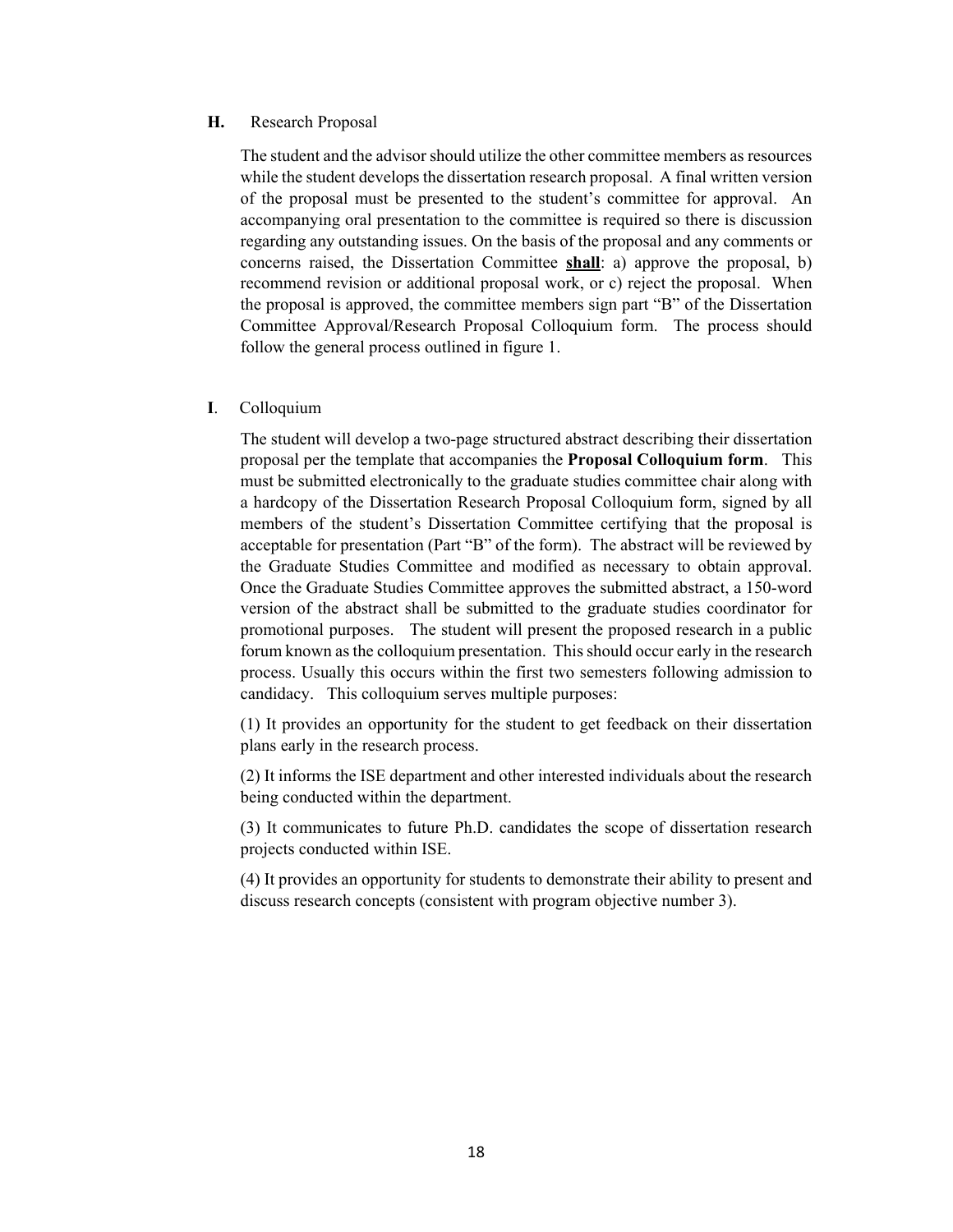

Figure 1. The recommended Ph.D. process map for completing the degree requirements.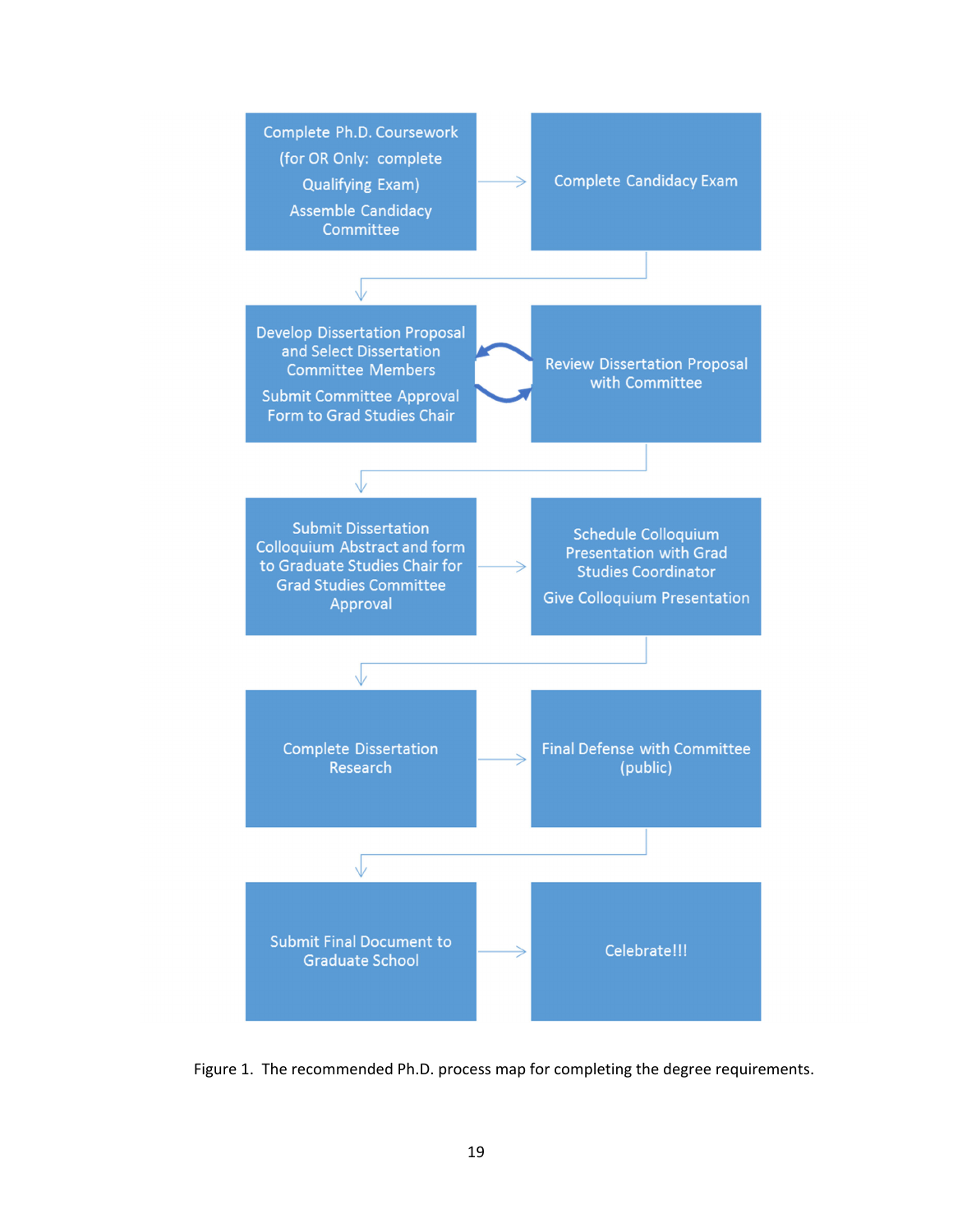This colloquium should occur very early in the dissertation work process. Therefore, it **must** occur at least the semester before, and preferably two semesters before, the final defense. If it does not, a letter requesting an exemption must be submitted and approved by the Graduate Studies Committee.

The graduate studies coordinator will inform the student about potential departmental seminar dates that are available for the student to present their dissertation proposal. There will likely be two or three students presenting during the same departmental seminar session. This means that the total time allocated for each presentation will be 20 to 25 minutes. The student should determine which of the available seminar dates would allow more of their committee members to be in attendance. While it is not required that the student's committee be in attendance, it is strongly recommended. The student's advisor or another committee member must attend. Once the best date is determined, the student should confirm the selected date with the graduate studies coordinator.

**J.** Final Defense

Upon completion of the research and submission of the final draft of the dissertation to the Dissertation Committee, the student will defend his/her dissertation according to the rules of the Graduate School.

The Final Oral Exam is open to students, faculty of this University, and other interested parties. The student's advisor is expected to post the dissertation topic and the date and time of the exam at least one week prior to the exam. Any such persons in attendance, who are not members of the Final Oral Exam Committee, function as observers only. Observer participation is at the discretion of the advisor.

Voting Procedures: the Examination Committee takes one or two secret ballot votes. The first ballot is a straw vote conducted immediately after the student leaves the room and before any discussion of his/her performance takes place. If the decision is not unanimous pass, a second and final ballot is taken after the student's performance has been discussed. The student is considered to have successfully completed the Final Oral Examination when there is no vote of unsatisfactory on the second ballot by the Final Oral Examination Committee members, including the Graduate School Representative.

**K.** Time Limits

The Ph.D. degree requirements must be completed within five years after being admitted to candidacy.

**L.** Graduation Semester Requirements

A student must be registered for three graduate credit hours during the semester of graduation.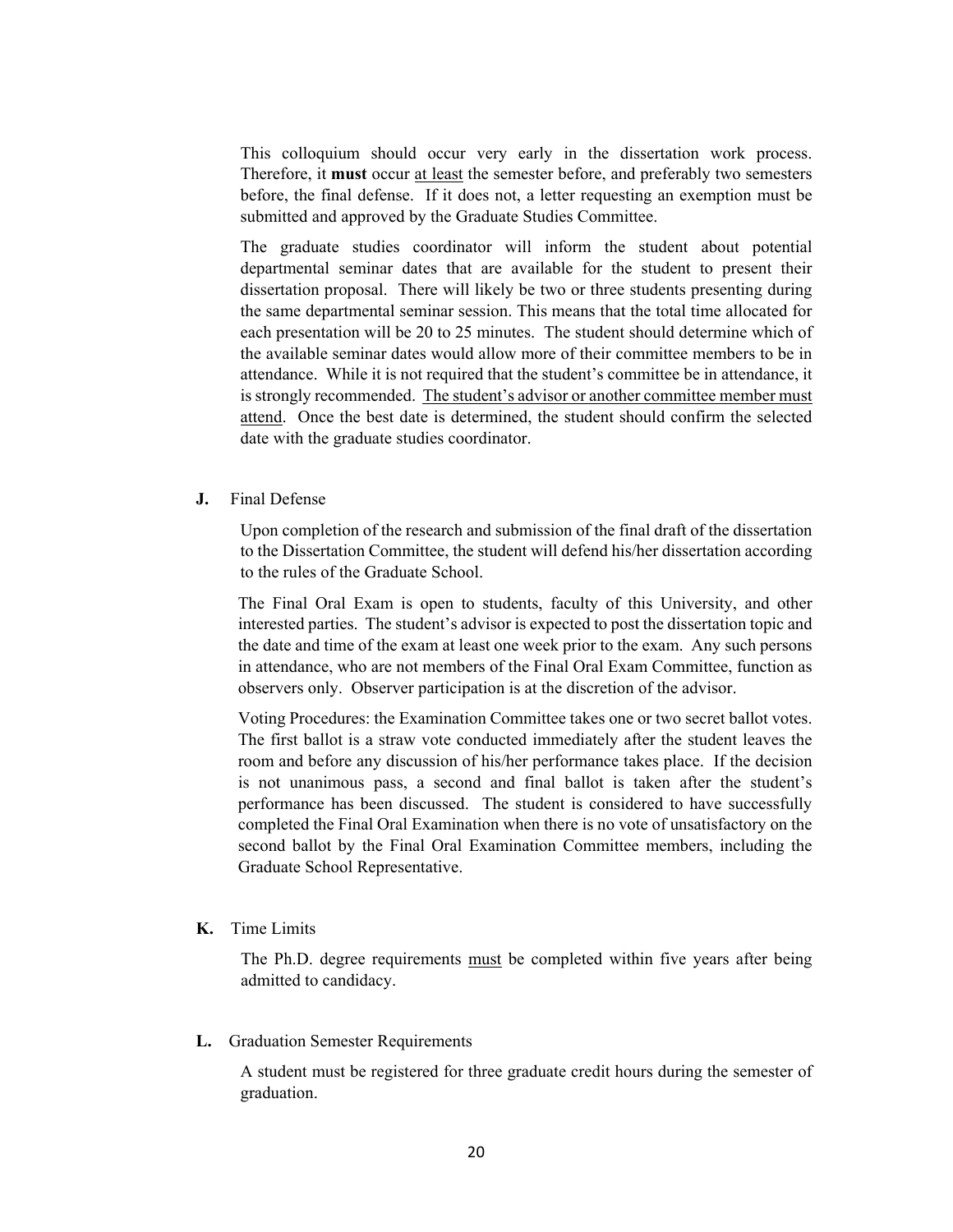#### **XI. BS/MS PROGRAM**

#### FOR GENERAL GUIDELINES SEE GRADUATE SCHOOL HANDBOOK

**A.** General Description

The ISE BS/MS Program is available to undergraduate students in ISE with very strong academic records. The combined BS/MS program allows undergraduate students to work toward an MS degree while concurrently completing their BS degree. The goal of the program is to encourage high-performing ISE students to obtain an advanced degree, thus furthering their education and academic preparation. If accepted into the program, the student is classified as a graduate student and may enroll in courses that can be simultaneously applied for credit toward both the BS and MS degrees.

- **B.** Minimum Requirements
	- **1.** All current graduate admission requirements must be met.
	- **2.** All ABET requirements for a BS degree must be met upon graduation.
	- **3.** A student must have a 3.5 or higher cumulative GPA to enter the program.
	- **4.** A student must have completed a minimum of 90 undergraduate semester hours toward a BS degree prior to starting the program.
	- **5.** A student must have completed all GEC's prior to starting the program.
- **C.** Timing

In most cases, the student enters the program at the start of their senior year. Application for the program is made by submitting a regular application to the Graduate School during the year prior, usually the Junior year. This requires that a graduate school application form be submitted with supporting documentation as detailed in the application instructions. Although applications can be accepted anytime, it is recommended that materials be submitted no later than the end of May.

#### **D.** Advantages

Technical elective courses (available for graduate credit) taken for the BS degree after admission to the BS/MS program can be applied simultaneously as credit for the MS degree in ISE. The combined BS/MS program allows as many as 10 semester hours of BS technical elective credit to be applied to the course credits required for the MS degree. *Retroactive credit for technical electives cannot be given.* Upon completion of the BS degree participating students should inform the ISE Graduate Studies Chair regarding the technical elective credits they intend to apply to their MS program of study.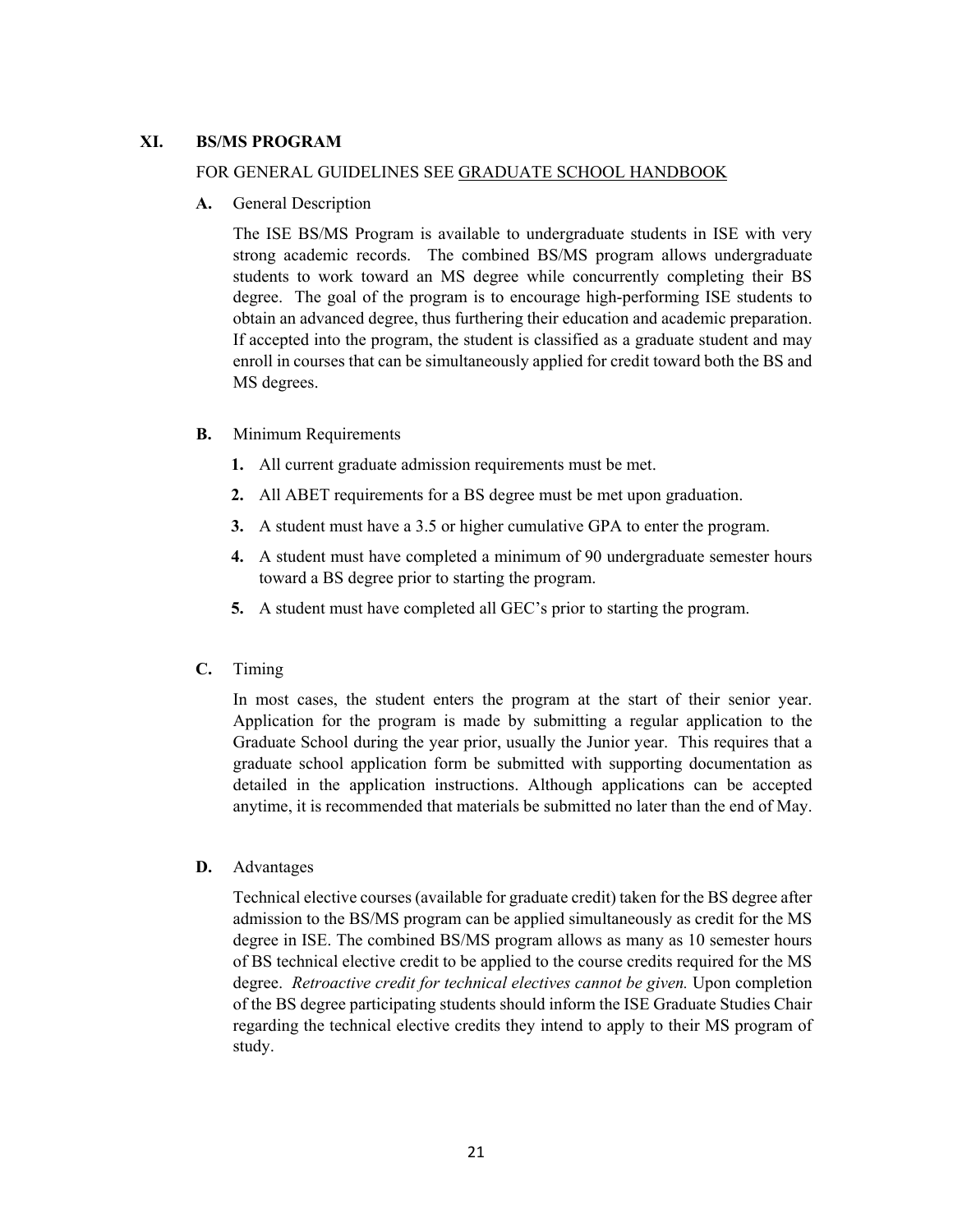#### **E.** Funding

A potential disadvantage of the BS/MS program is that graduate school tuition is higher than undergraduate tuition. This may be a factor if the student is not successful in obtaining a graduate fellowship or graduate associate position which covers tuition and fees. Inquire with the ISE Undergraduate Coordinator about the availability of scholarship support to make up the difference between graduate and undergraduate tuition costs. Students in the combined BS/MS program are eligible to compete for Ohio State University Fellowships, research, teaching, or administrative associate positions. Graduate fellowships and associate positions typically pay tuition and fees as well as a monthly stipend. Interested students are encouraged to confer with ISE faculty members during the application process and the pursuit of a graduate associate position. After the completion of the senior year and all undergraduate requirements, the student may leave the program with the BS degree or continue on to complete the MS degree.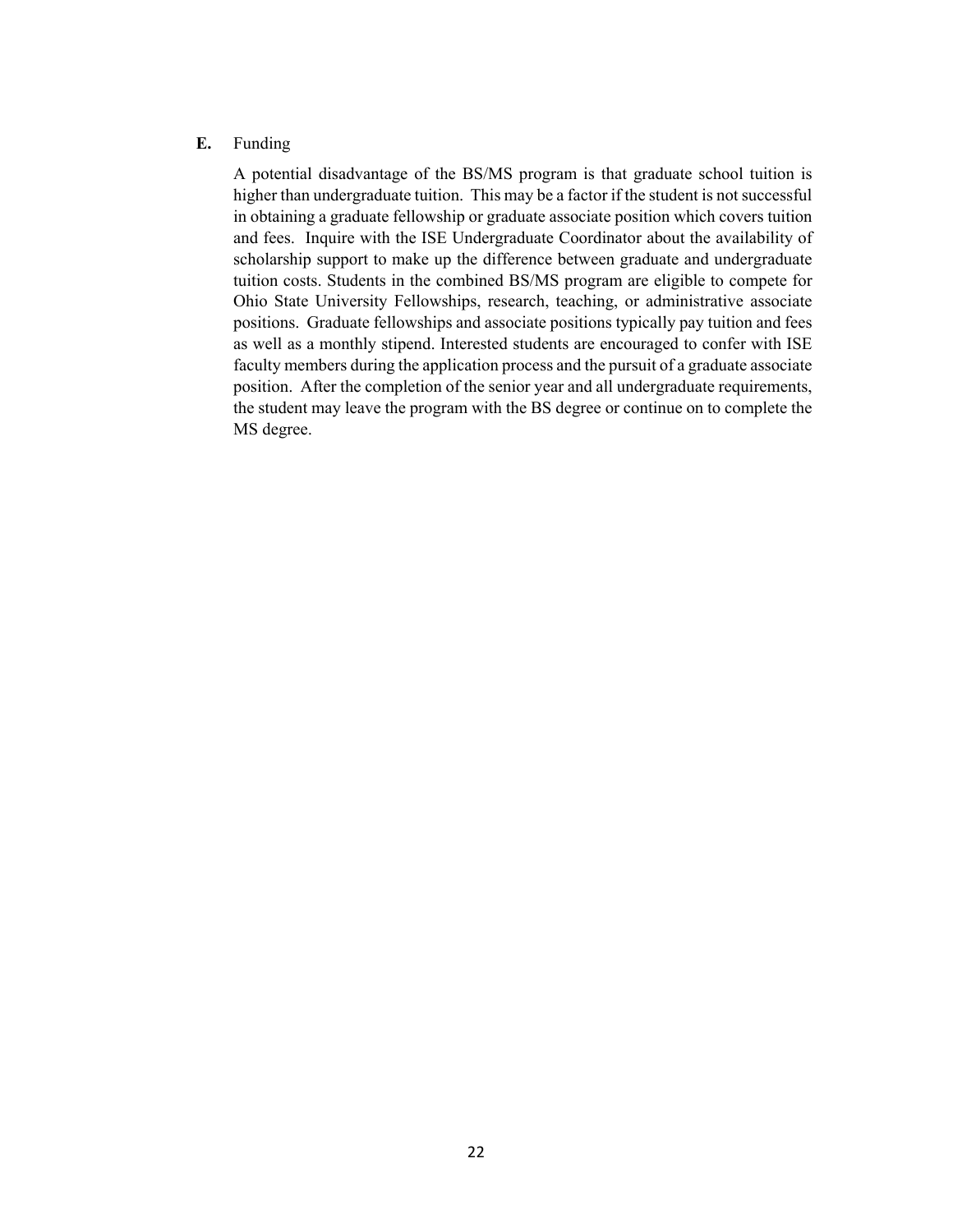#### **APPENDIX A: COMMON FORMS FOR MS STUDENTS**

Checklists concerning degree procedures and graduation requirements are listed in the Graduate School Handbook. Please note that forms related to graduation and final examinations should be accessed electronically at GRADFORMS.OSU.EDU.

- **1.** ISE MS Plan of Study Form A Plan of Study is a paper form that must be filed with the ISE Graduate Program Coordinator prior to registration for the student's second semester of study. The completed Final Plan of Study (same form) must also be submitted concurrently with the student's Application to Graduate form. Available on ISE website.
- **2.** Application to Graduate (Master's Degree) –Application is valid for one semester only. Go to GRADFORMS.OSU.EDU.
- **3.** Master's Examination Report Go to GRADFORMS.OSU.EDU.
- **4.** Thesis Approval Form Go to GRADFORMS.OSU.EDU.
- **5.** Application for Admission to the Ph.D. Program Paper form that must be filed with the ISE Graduate Program Coordinator at the same time as the Master's Examination Report for those who wish to continue enrollment toward the Ph.D. degree. Available on ISE website.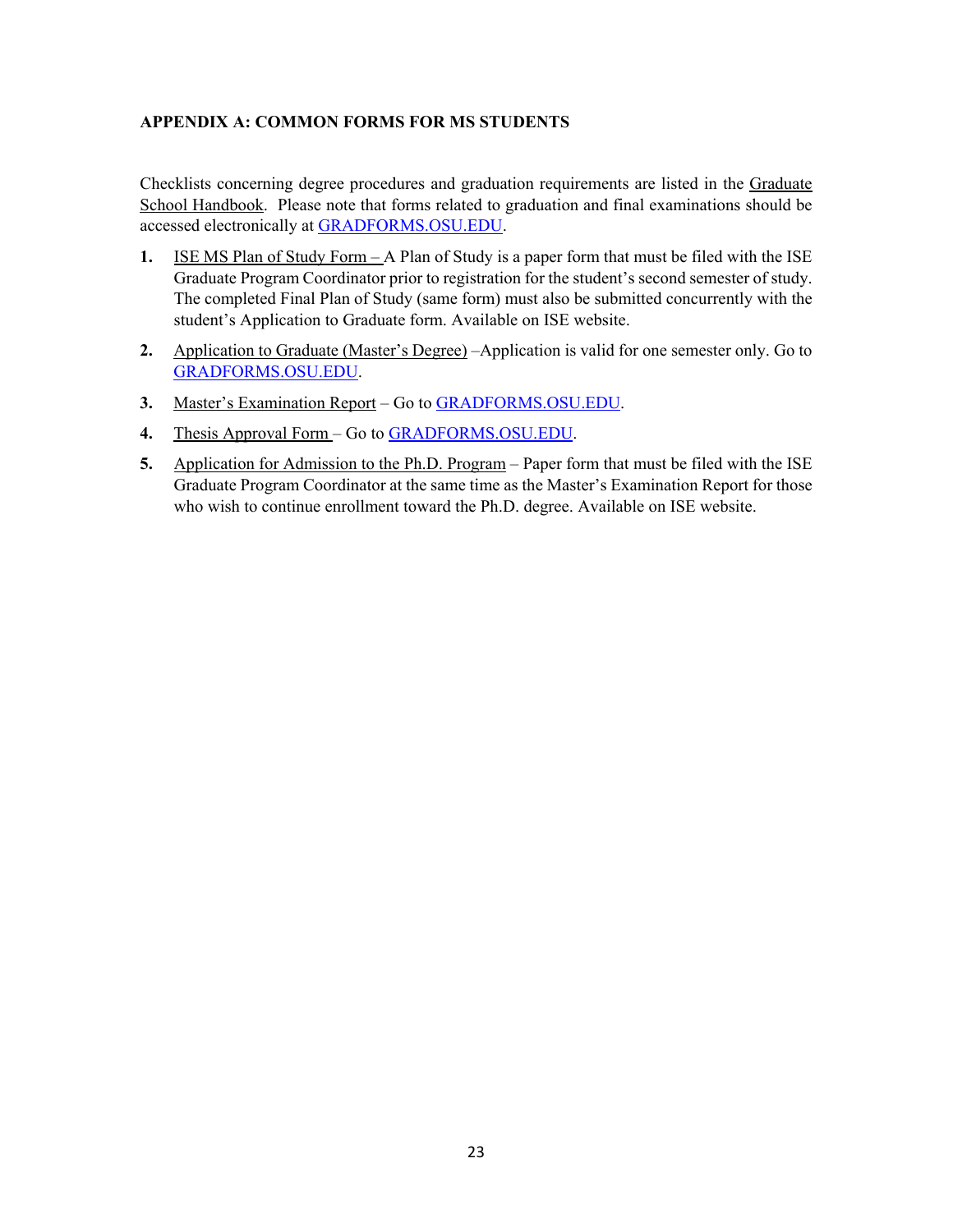#### **APPENDIX B: COMMON FORMS FOR PH.D. STUDENTS**

Checklists concerning degree procedures and graduation requirements are listed in the Graduate School Handbook.

- **1.** ISE Ph.D. Plan of Study Form A Plan of Study is a paper form that must be filed with the ISE Graduate Program Coordinator prior to registration for the student's second semester of study. The completed Plan of Study (same form) must also be submitted concurrently with the student's Notice of Candidacy Examination form. Available on ISE website.
- **2.** Notification of Candidacy Examination Go to GRADFORMS.OSU.EDU.
- **3.** Candidacy Examination Report Go to GRADFORMS.OSU.EDU.
- **4.** Dissertation Committee Approval/Research Proposal Colloquium This is a paper form that should be submitted to the ISE Graduate Program Coordinator by the end of the semester following the semester in which the Candidacy Examination is passed. Available on ISE website.
- **5.** Application to Graduate (Doctoral Degree) Go to GRADFORMS.OSU.EDU.
- **6.** Draft Approval/Notification of Final Oral Examination Go to GRADFORMS.OSU.EDU.
- **7.** Final Oral Examination Report Go to GRADFORMS.OSU.EDU.
- **8.** Final Approval –Ph.D. Dissertation Go to GRADFORMS.OSU.EDU.